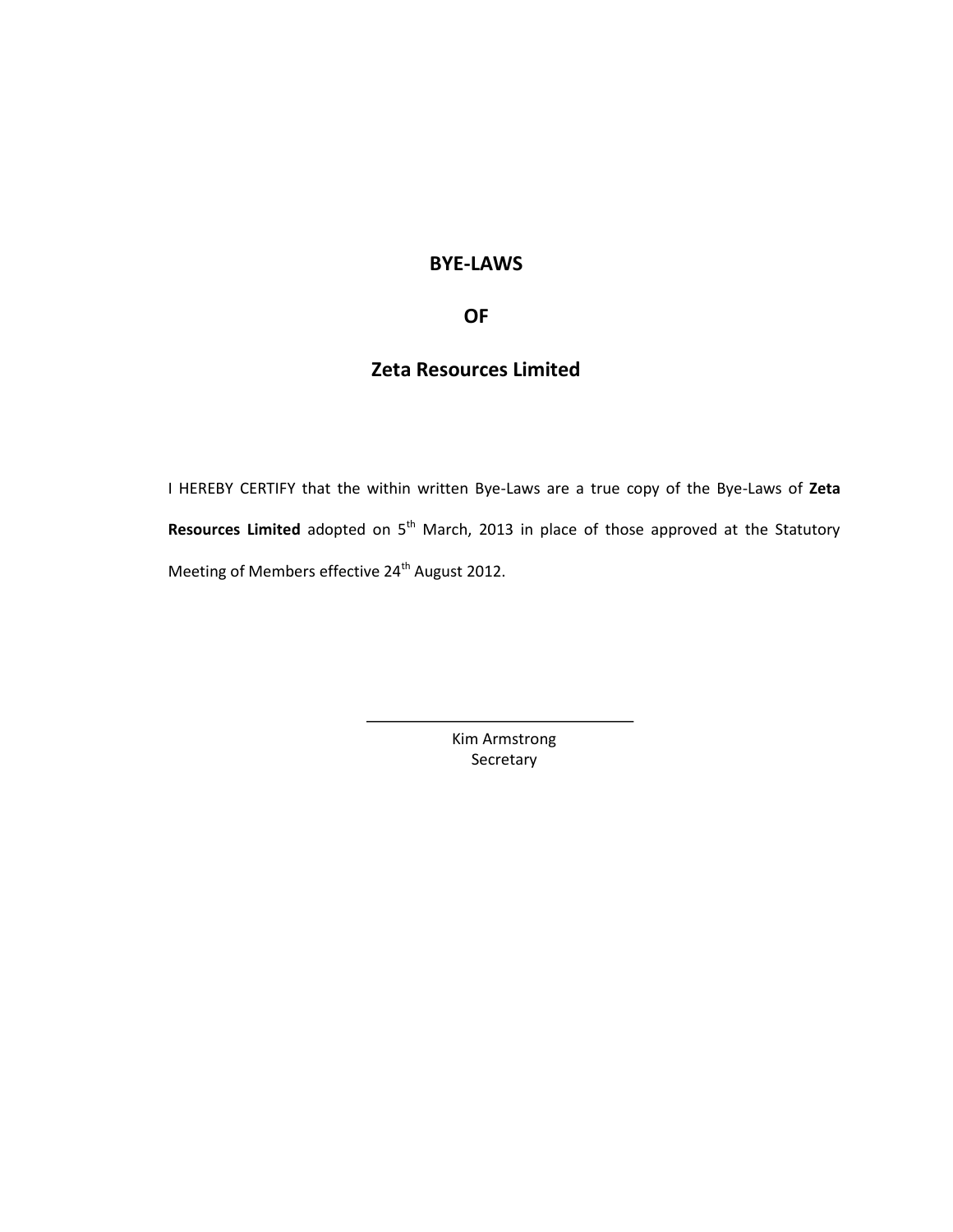# **TABLE OF CONTENTS**

#### **INTERPRETATION**

1. Definitions

#### **SHARES**

- 2. Power to Issue Shares
- 3. Power of the Company to Purchase its Shares
- 4. Rights Attaching to Shares
- 5. Calls on Shares
- 6. Forfeiture of Shares
- 7. Share Certificates
- 8. Fractional Shares
- 9. Liens 10. Sales and Disposals

#### **REGISTRATION OF SHARES**

- 11. Register of Members
- 12. Registered Holder Absolute Owner
- 13. Transfer of Registered Shares
- 14. Transfer of Certificated Shares
- 15. Transfer of Uncertificated Shares
- 16. Restricted Securities
- 17. Transmission of Registered Shares

#### **ALTERATION OF SHARE CAPITAL**

- 18. Power to Alter Capital
- 19. Variation of Rights Attaching to Shares

#### **DIVIDENDS AND CAPITALISATION**

- 20. Dividends
- 21. Power to Set Aside Profits
- 22. Method of Payment<br>23. Unmarketable Share
- Unmarketable Shareholdings
- 24. Capitalisation

#### **MEETINGS OF MEMBERS**

- 25. Annual General Meetings
- 26. Special General Meetings
- 27. Requisitioned General Meetings
- 28. Notice
- 29. Giving Notice and Access
- 30. Postponement of General Meeting
- 31. Electronic Participation and Security in Meetings
- 32. Quorum at General Meetings
- 33. Chairman to Preside at
- General Meetings
- 34. Voting on Resolutions
- 35. Power to Demand a Vote on a Poll
- 36. Voting by Joint Holders of Shares
- 37. Instrument of Proxy
- 38. Representation of Corporate Member
- 39. Adjournment of General Meeting
- 40. Written Resolutions
- 41. Directors Attendance at General Meetings

#### **DIRECTORS AND OFFICERS**

- 42. Election of Directors
- 43. Number of Directors
- 44. Term of Office of Directors
- 45. Alternate Directors
- 46. Removal of Directors
- 47. Vacancy in the Office of Director
- 48. Remuneration of Directors
- 49. Defect in Appointment
- 50. Directors to Manage Business
- 51. Powers of the Board of **Directors**
- 52. Register of Directors and **Officers**
- 53. Officers of the Company
- 54. Appointment of Officers
- 55. Appointment of Secretary
- 56. Duties of Officers
- 57. Remuneration of Officers
- 58. Conflicts of Interest
- 59. Indemnification and Exculpation of Directors and **Officers**

#### **MEETINGS OF THE BOARD OF DIRECTORS**

- 60. Board Meetings
- 61. Notice of Board Meetings
- 62. Electronic Participation in Meetings
- 63. Quorum at Board Meetings
- 64. Board to Continue in the Event of Vacancy
- 65. Chairman to Preside
- 66. Written Resolutions
- 67. Validity of Prior Acts of the Board

#### **CORPORATE RECORDS**

- 68. Minutes
- 69. Place Where Corporate Records Kept
- 70. Form and Use of Seal

#### **ACCOUNTS**

- 71. Records of Account
- 72. Financial Year End

#### **AUDITS**

- 73. Annual Audit
- 74. Appointment of Auditor
- 75. Remuneration of Auditor
- 76. Duties of Auditor
- 77. Access to Records
- 78. Financial Statements & Auditor's Report
- 79. Vacancy in the Office of Auditor

## **VOLUNTARY WINDING-UP AND DISSOLUTION**

80. Winding-Up

#### **CHANGES TO CONSTITUTION**

- 81. Changes to Bye-laws
- 82. Changes to the Memorandum of Association
- 83. Discontinuance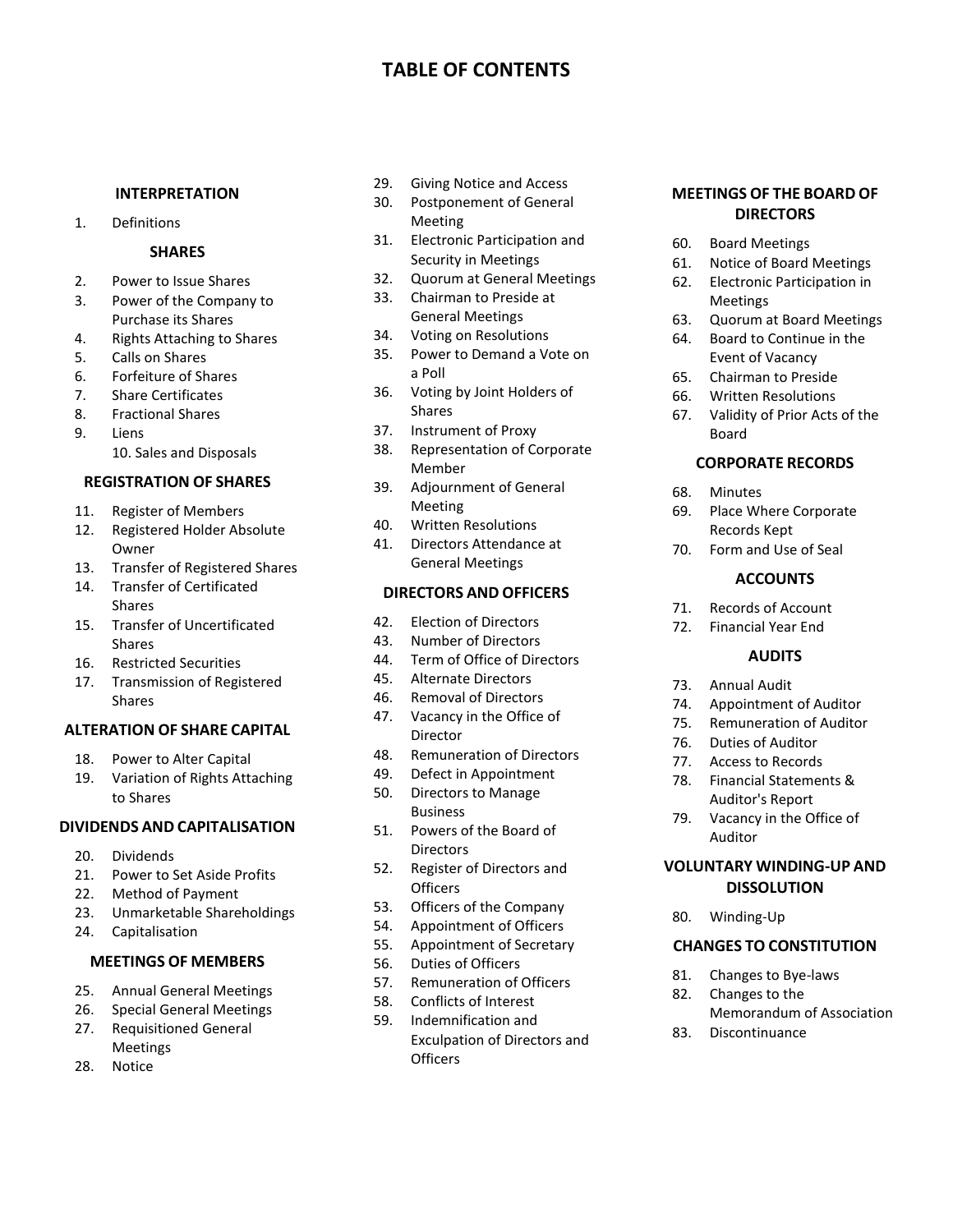# **INTERPRETATION**

# **1. Definitions**

**1.1** In these Bye-laws, the following words and expressions shall, where not inconsistent with the context, have the following meanings, respectively:

| Act                       | the Companies Act 1981 as amended from time<br>to time;                                                                                                                                                                                                                                                |
|---------------------------|--------------------------------------------------------------------------------------------------------------------------------------------------------------------------------------------------------------------------------------------------------------------------------------------------------|
| <b>Alternate Director</b> | an alternate director appointed in accordance<br>with these Bye-laws;                                                                                                                                                                                                                                  |
| Applicable Law            | the Act, the ASX Listing Rules, the Operating<br>Rules and all other laws, acts and regulations<br>applicable to the Company;                                                                                                                                                                          |
| ASX                       | ASX Limited (ACN 008 624 691);                                                                                                                                                                                                                                                                         |
| <b>ASX Listing Rules</b>  | means the listing rules of the ASX and any other<br>rules of the ASX which are applicable while the<br>Company is admitted to the official list of the<br>ASX, each as amended or replaced from time to<br>time, except to the extend of any express<br>written waiver by the ASX;                     |
| Auditor                   | includes an individual or partnership;                                                                                                                                                                                                                                                                 |
| Bermuda                   | the Islands of Bermuda;                                                                                                                                                                                                                                                                                |
| Board                     | the board of directors (including for the<br>avoidance of doubt, a sole director) appointed<br>or elected pursuant to these Bye-laws and<br>acting by resolution in accordance with the Act<br>and these Bye-laws or the directors present at a<br>meeting of directors at which there is a<br>quorum; |
| <b>Business Day</b>       | a day on which the banks are open for business<br>in Bermuda;                                                                                                                                                                                                                                          |
| Bye-laws                  | means these Bye-laws in their present form or<br>as amended from time to time;                                                                                                                                                                                                                         |
| <b>Certificated Share</b> | a share in respect of which a certificate<br>evidencing ownership has been issued by the<br>Company in accordance with Bye-law 7.1;                                                                                                                                                                    |
| Company                   | the company for which these Bye-laws are<br>approved and confirmed;                                                                                                                                                                                                                                    |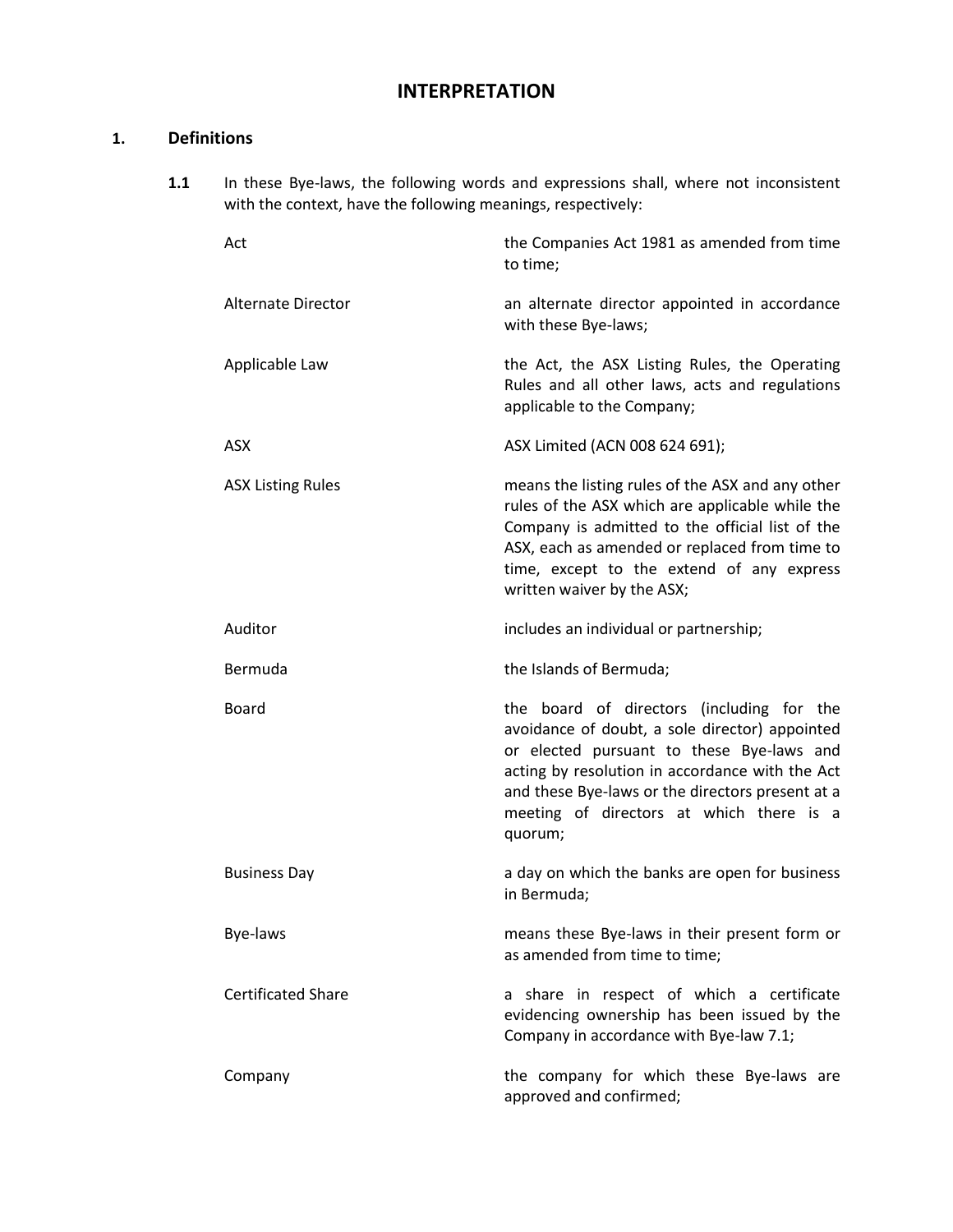| Director                           | a director of the Company and shall include an<br>Alternate Director;                                                                                                                                                                                                                                                                         |
|------------------------------------|-----------------------------------------------------------------------------------------------------------------------------------------------------------------------------------------------------------------------------------------------------------------------------------------------------------------------------------------------|
| Group                              | the Company and every company and other<br>entity which is for the time being controlled by<br>or under common control with the Company<br>(for these purposes "control" means power to<br>direct the management or policies of the<br>person in question, whether by means of an<br>ownership interest or otherwise);                        |
| Marketable Parcel                  | in relation to securities of the Company, the<br>number determined in accordance with the<br>Applicable Law or the ASX to be a marketable<br>parcel;                                                                                                                                                                                          |
| Member                             | the person registered in the Register of<br>Members as the holder of shares in the<br>Company and, when two or more persons are<br>so registered as joint holders of shares, means<br>the person whose name stands first in the<br>Register of Members as one of such joint<br>holders or all of such persons, as the context so<br>requires; |
| Notice                             | written notice as further provided in these Bye-<br>laws unless otherwise specifically stated;                                                                                                                                                                                                                                                |
| Officer                            | any person appointed by the Board to hold an<br>office in the Company;                                                                                                                                                                                                                                                                        |
| <b>Operating Rules</b>             | the operating rules of the Settlement Facility<br>Provider, except to the extent of any relief given<br>by the Settlement Facility Provider in their<br>application to the Company;                                                                                                                                                           |
| Register of Directors and Officers | the register of directors and officers referred to<br>in these Bye-laws;                                                                                                                                                                                                                                                                      |
| <b>Register of Members</b>         | the register of members referred to in these<br>Bye-laws;                                                                                                                                                                                                                                                                                     |
| <b>Resident Representative</b>     | any person appointed to act as resident<br>representative and includes any deputy or<br>assistant resident representative;                                                                                                                                                                                                                    |
| <b>Restricted Securities</b>       | securities of the Company in relation to which a<br>restriction agreement has been entered into<br>between the Company and holders of such<br>securities in accordance with the ASX Listing<br>Rules;                                                                                                                                         |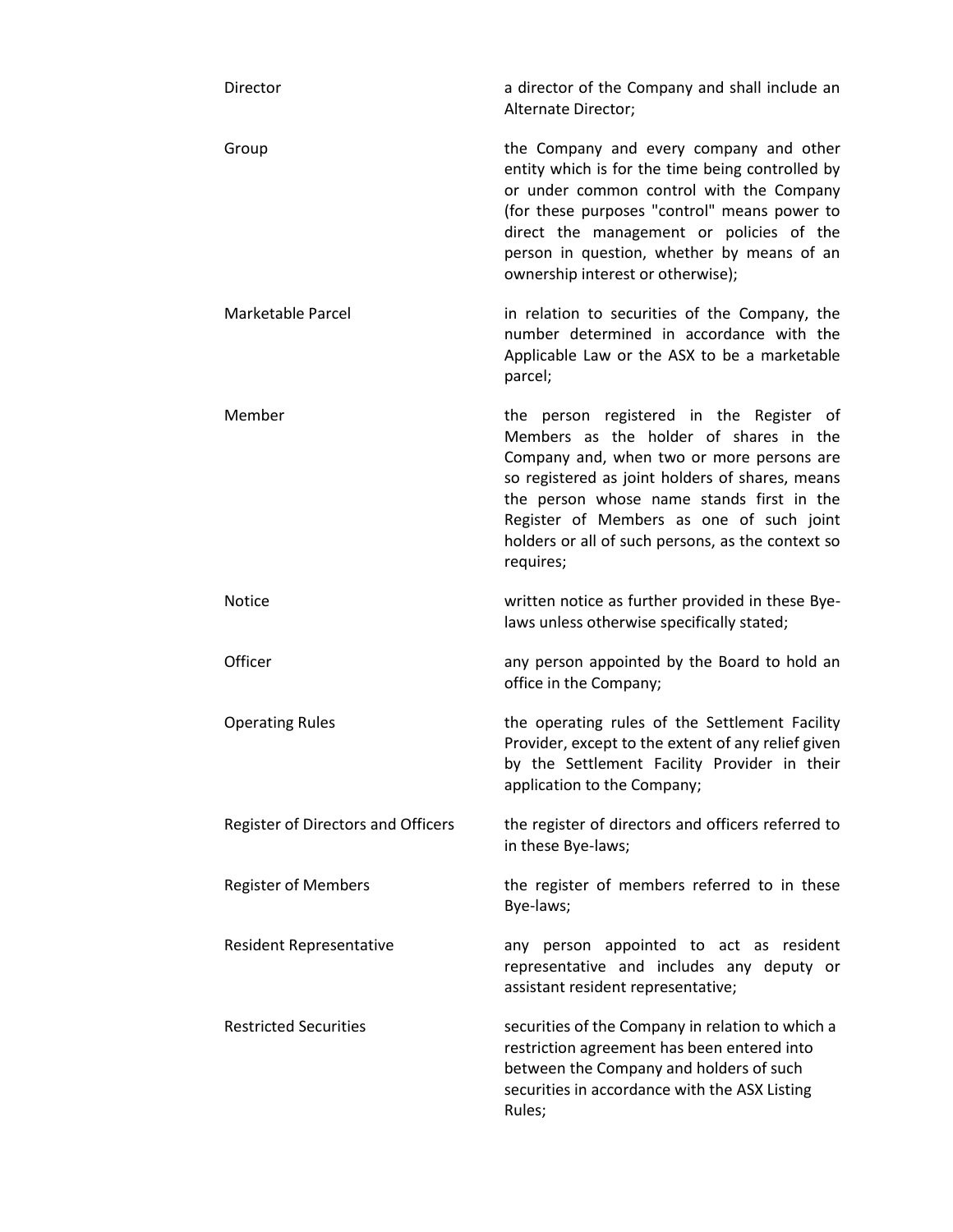| Secretary                    | the person appointed to perform any or all of<br>the duties of secretary of the Company and<br>includes any deputy or assistant secretary and<br>any person appointed by the Board to perform<br>any of the duties of the Secretary; |
|------------------------------|--------------------------------------------------------------------------------------------------------------------------------------------------------------------------------------------------------------------------------------|
| Settlement Facility Provider | the entity which provides the facility for the<br>electronic settlement of shares and other<br>services in connection with the settlement of<br>transfer of shares;                                                                  |
| <b>Treasury Share</b>        | a share of the Company that was or is treated<br>as having been acquired and held by the<br>Company and has been held continuously by<br>the Company since it was so acquired and has<br>not been cancelled; and                     |
| Uncertificated Share         | means a share in respect of which a holding<br>statement has been issued in accordance with<br>Bye-law $7.2$ .                                                                                                                       |

- **1.2** In these Bye-laws, where not inconsistent with the context:
	- (a) words denoting the plural number include the singular number and vice versa;
	- (b) words denoting the masculine gender include the feminine and neuter genders;
	- (c) words importing persons include companies, associations or bodies of persons whether corporate or not;
	- (d) the words:
		- (i) "may" shall be construed as permissive; and
		- (ii) "shall" shall be construed as imperative;
	- (e) a reference to statutory provisions should be deemed to include any amendments or re-enactment thereof;
	- (f) the word "corporation" means a corporation whether or not a company within the meaning of the Act; and
	- (g) unless otherwise provided herein, words or expressions defined in the Act shall bear the same meaning in these Bye-laws.
- **1.3** In these Bye-laws expressions referring to writing or its cognates shall, unless the contrary intention appears, include facsimile, printing, lithography, photography, electronic mail and other modes of representing words in visible form.
- **1.4** Headings used in these Bye-laws are for convenience only and are not to be used or relied upon in the construction hereof.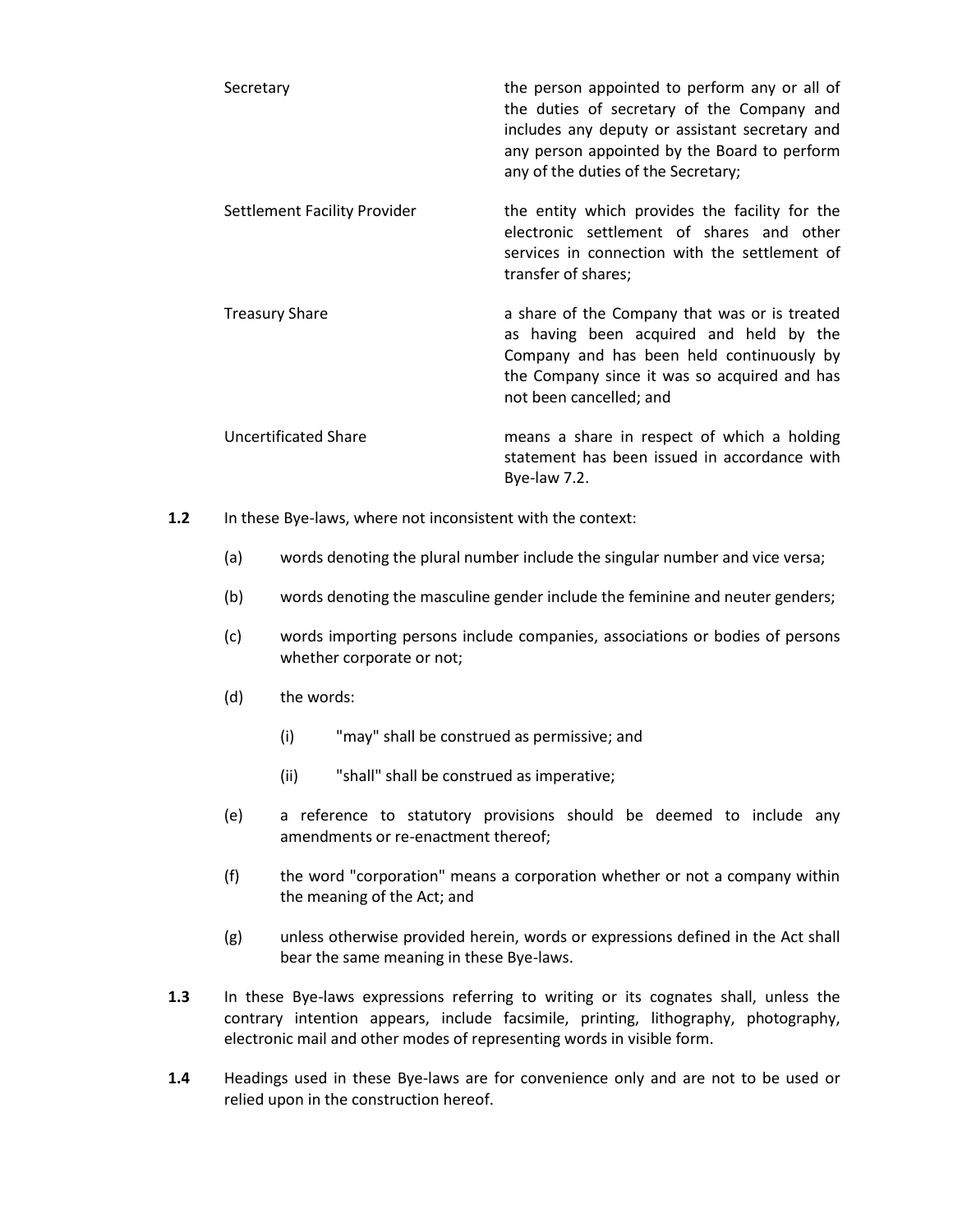- **1.5** In these Bye-laws, a reference to the ASX, ASX Listing Rules or the Operating Rules has effect only if, at the relevant time the Company is included in the official list of the ASX.
- **1.6** Subject to Applicable Law, if the Company has been admitted to, and only for so long as it remains on, the official list of the ASX, the following provisions apply:
	- (a) Notwithstanding anything contained in these Bye-laws, if the ASX Listing Rules prohibit an act being done, the act shall not be done.
	- (b) Nothing contained in these Bye-laws prevents an act being done that the ASX Listing Rules require to be done.
	- (c) If the ASX Listing Rules require an act to be done or not to be done, authority is given for that act to be done or not done (as the case may be).
	- (d) If the ASX Listing Rules require these Bye-laws to contain a provision and they do not contain such as provision, these Bye-laws are deemed to contain that provision.
	- (e) If the ASX Listing Rules require these Bye-laws not to contain a provision and they contain such a provision, these Bye-laws are deemed not to contain that provision.
	- (f) If any provision of these Bye-laws is or becomes inconsistent with the ASX Listing Rules, these Bye-laws are deemed not to contain that provision to the extent of the inconsistency.

## **SHARES**

## **2. Power to Issue Shares**

- **2.1** Subject to these Bye-laws and to any resolution of the Members to the contrary, and without prejudice to any special rights previously conferred on the holders of any existing shares or class of shares, the Board shall have the power to issue any unissued shares on such terms and conditions as it may determine.
- **2.2** Without limitation to the provision of Bye-law [4,](#page-6-0) subject to the Act, any preference shares may be issued or converted into shares that (at a determinable date or at the option of the Company or the holder) are liable to be redeemed on such terms and in such manner as may be determined by the Board (before the issue or conversion).

## **3. Power of the Company to Purchase its Shares**

- **3.1** The Company may purchase its own shares for cancellation or acquire them as Treasury Shares in accordance with the Act on such terms as the Board shall think fit.
- **3.2** The Board may exercise all the powers of the Company to purchase or acquire all or any part of its own shares in accordance with the Act.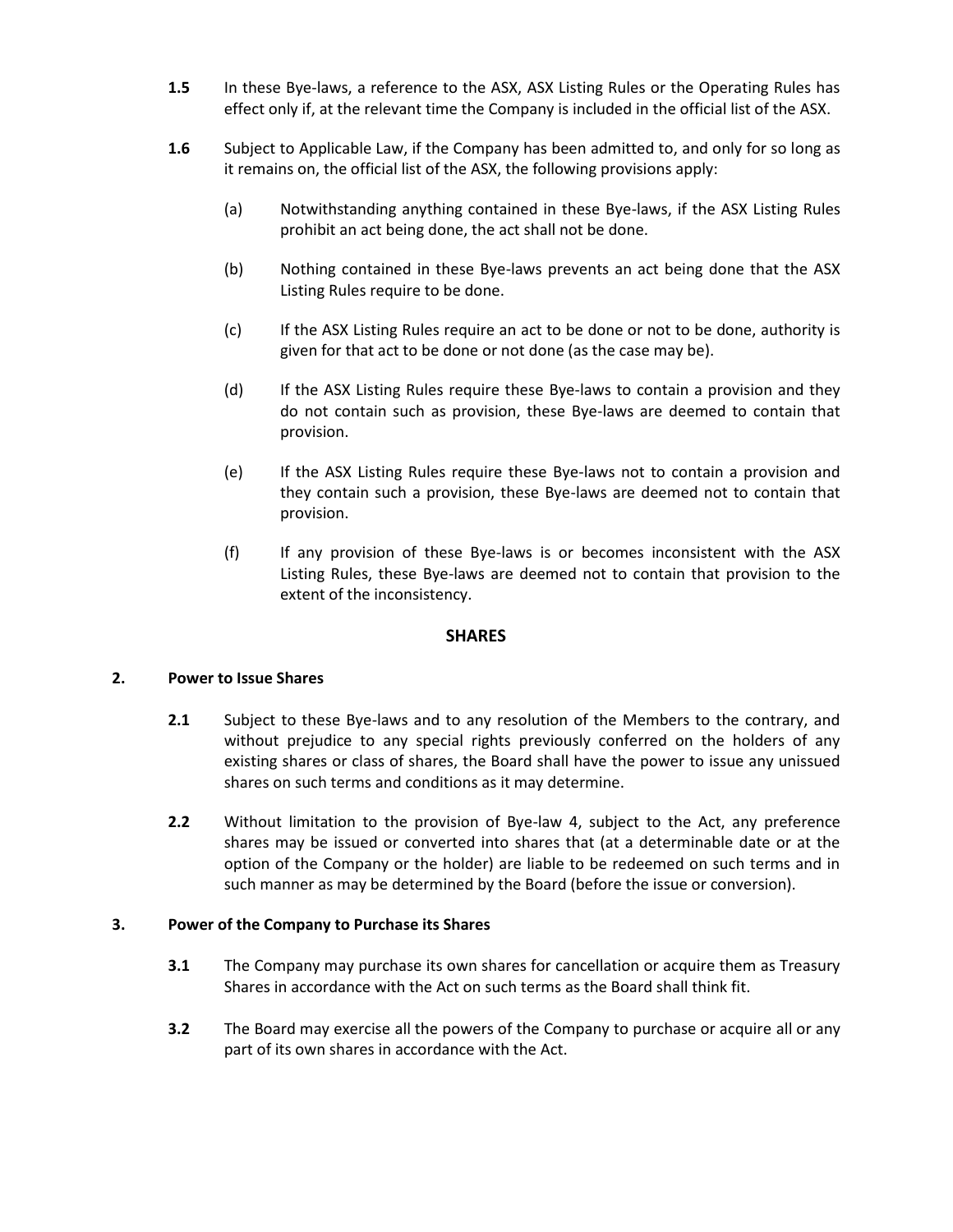#### <span id="page-6-2"></span><span id="page-6-0"></span>**4. Rights Attaching to Shares**

- **4.1** At the date these Bye-laws are adopted, the share capital of the Company is divided into 5,000,000,000 ordinary shares of par value US\$0.00001 each (the "Ordinary Shares"). By resolution of the Members, the share capital of the Company may be divided into several classes of shares, which subject to Bye-law [4.3,](#page-6-1) shall have such preferred, deferred, qualified or special rights, privileges or conditions and par value as the Members may by resolution approve.
- **4.2** The holders of Ordinary Shares shall, subject to these Bye-laws (including, without limitation, the rights attaching to Preferences Shares):
	- (a) be entitled to one vote per share;
	- (b) be entitled to such dividends as the Board may from time to time declare;
	- (c) in the event of a winding-up or dissolution of the Company, whether voluntary or involuntary or for the purpose of a reorganisation or otherwise or upon any distribution of capital, be entitled to the surplus assets of the Company; and
	- (d) generally be entitled to enjoy all of the rights attaching to shares.
- <span id="page-6-1"></span>**4.3** Where pursuant to Bye-law [4.1,](#page-6-2) the Members divide the share capital to include preference shares (the "Preference Shares"), the Board is authorised to provide for the issuance of the Preference Shares in one or more series, and to establish from time to time the number of shares to be included in each such series, and to fix the terms, including designation, powers, preferences, rights, qualifications, limitations and restrictions of the shares of each such series (and, for the avoidance of doubt, such matters and the issuance of such Preference Shares shall not be deemed to vary the rights attaching to the Ordinary Shares or, subject to the terms of any other series of Preference Shares, to vary the rights attaching to any other series of Preference Shares). The authority of the Board with respect to each series shall include, but not be limited to, determination of the following:
	- (a) the number of shares constituting that series and the distinctive designation of the series;
	- (b) the dividend rate on the shares of that series, whether dividends shall be cumulative and, if so, from which date or dates, and the relative rights of priority, if any, of the payment of dividends on shares of that series,
	- (c) whether that series shall have voting rights, in addition to the voting rights provided by law, and if so, the terms of such voting rights, provided that no share shall carry the right to more than one vote;
	- (d) whether that series shall have conversion or exchange privileges (including, without limitation, conversion into Ordinary Shares), and, if so, the terms and conditions of such conversion or exchange, including provision for adjustment of the conversion or exchange rate in such events as the Board shall determine;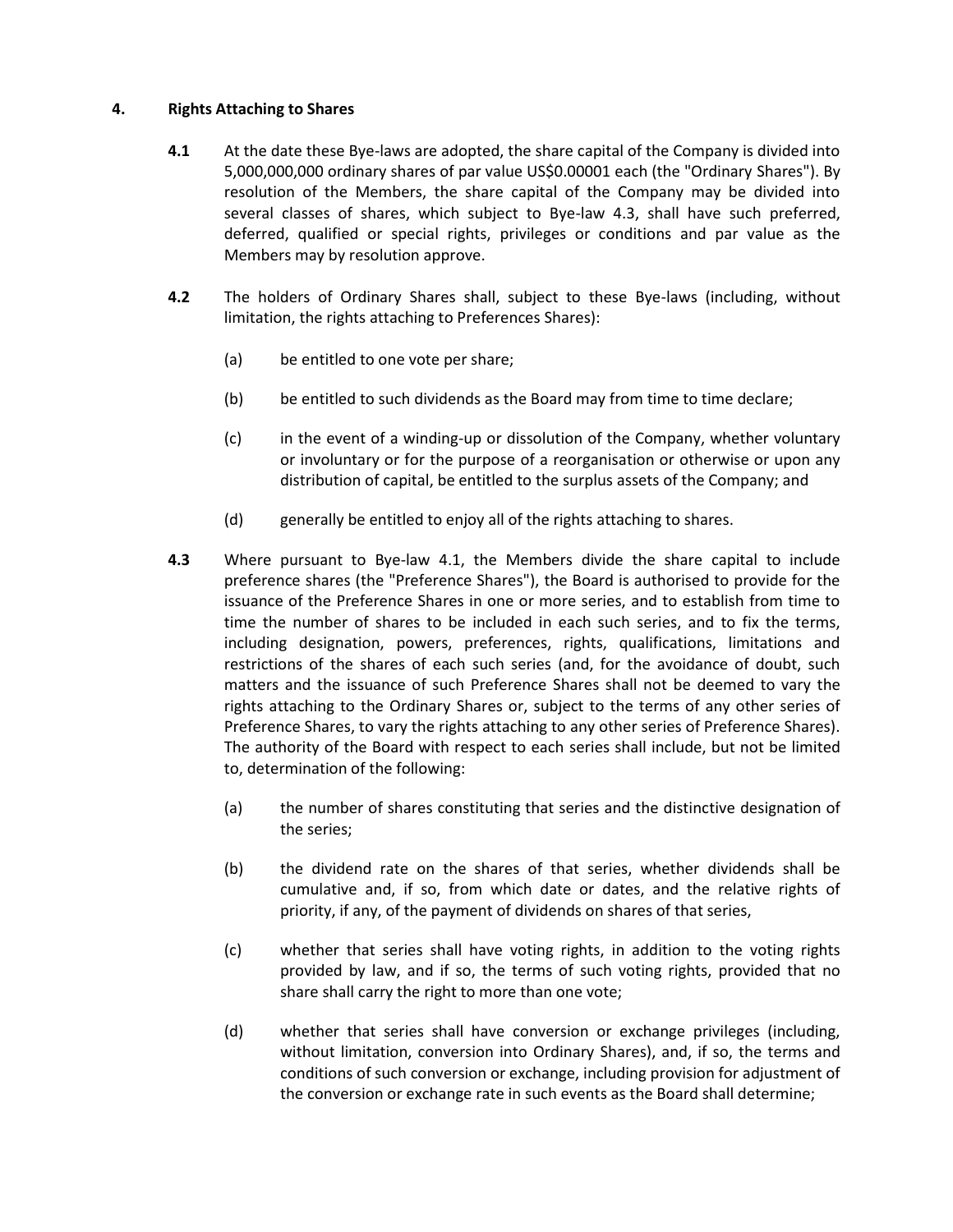- (e) whether or not the shares of that series shall be redeemable or repurchaseable, and, if so, the terms and conditions of such redemption or repurchase, including the manner of selecting shares for redemption or repurchase if less than all shares are to be redeemed or repurchased, the date or dates upon or after which they shall be redeemable or repurchaseable, and the amount per share payable in case of redemption or repurchase, which amount may vary under different conditions and at different redemption or repurchase dates;
- (f) whether that series shall have a sinking fund for the redemption or repurchase of shares of that series, and, if so, the terms and amount of such sinking fund;
- (g) the right of the shares of that series to the benefit of conditions and restrictions upon the creation of indebtedness of the Company or any subsidiary, upon the issue of any additional shares (including additional shares of such series or any other series) and upon the payment of dividends or the making of other distributions on, and the purchase, redemption or other acquisition by the Company or any subsidiary of any issued shares of the Company;
- (h) the rights of the shares of that series in the event of voluntary or involuntary liquidation, dissolution or winding up of the Company, and the relative rights of priority, if any, of payment in respect of shares of that series; and
- (i) any other relative participating, optional or other special rights, qualifications, limitations or restrictions of that series.
- **4.4** Any Preference Shares of any series which have been redeemed (whether through the operation of a sinking fund or otherwise) or which, if convertible or exchangeable, have been converted into or exchanged for shares of any other class or classes shall have the status of authorised and unissued Preference Shares of the same series and may be reissued as a part of the series of which they were originally a part or may be reclassified and reissued as part of a new series of Preference Shares to be created by resolution or resolutions of the Board or as part of any other series of Preference Shares, all subject to the conditions and the restrictions on issuance set forth in the resolution or resolutions adopted by the Board providing for the issue of any series of Preference Shares.
- **4.5** At the discretion of the Board, whether or not in connection with the issuance and sale of any shares or other securities of the Company, the Company may issue securities, contracts, warrants, options, or other instruments evidencing any shares, option rights, securities having conversion or option rights, or obligations on such terms, conditions and other provisions as are fixed by the Board, including, without limiting the generality of this authority, conditions that preclude or limit any person or persons owning or offering to acquire a specified number or percentage of the issued Ordinary Shares, other shares, option rights, securities having conversion or option rights, or obligations of the Company or transferee of the person or persons from exercising, converting, transferring or receiving the shares, option rights, securities having conversion or option rights, or obligations.
- **4.6** All the rights attaching to a Treasury Share shall be suspended and shall not be exercised by the Company while it holds such Treasury Share and, except where required by the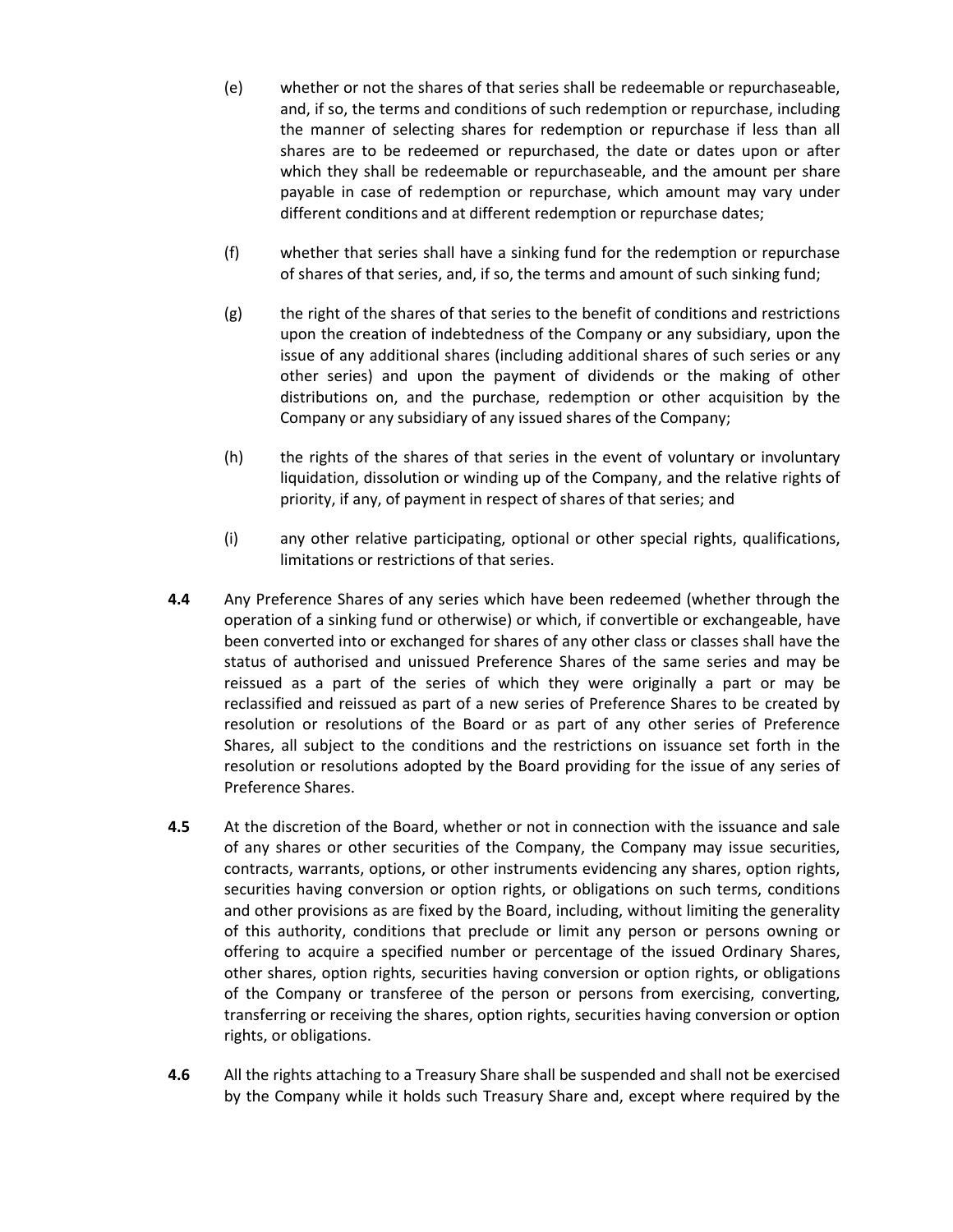Act, all Treasury Shares shall be excluded from the calculation of any percentage or fraction of the share capital, or shares, of the Company.

## <span id="page-8-2"></span>**5. Calls on Shares**

- **5.1** The Board may make such calls as it thinks fit upon the Members in respect of any moneys (whether in respect of nominal value or premium) unpaid on the shares allotted to or held by such Members (and not made payable at fixed times by the terms and conditions of issue) and, if a call is not paid on or before the day appointed for payment thereof, the Member may at the discretion of the Board be liable to pay the Company interest on the amount of such call at such rate as the Board may determine, from the date when such call was payable up to the actual date of payment. The Board may differentiate between the holders as to the amount of calls to be paid and the times of payment of such calls.
- **5.2** Any amount which, by the terms of allotment of a share, becomes payable upon issue or at any fixed date, whether on account of the nominal value of the share or by way of premium, shall for the purposes of these Bye-laws be deemed to be an amount on which a call has been duly made and payable on the date on which, by the terms of issue, the same becomes payable, and in case of non-payment all the relevant provisions of these Bye-laws as to payment of interest, costs and expenses, forfeiture or otherwise shall apply as if such amount had become payable by virtue of a duly made and notified call.
- **5.3** The joint holders of a share shall be jointly and severally liable to pay all calls and any interest, costs and expenses in respect thereof.
- **5.4** The Company may accept from any Member the whole or a part of the amount remaining unpaid on any shares held by him, although no part of that amount has been called up or become payable.

## <span id="page-8-1"></span>**6. Forfeiture of Shares**

- **6.1** If any Member fails to pay, on the day appointed for payment thereof, any call in respect of any share allotted to or held by such Member, the Board may, at any time thereafter during such time as the call remains unpaid, direct the Secretary to forward such Member a notice in writing in accordance with Bye-law [9.2\(b\).](#page-10-0)
- **6.2** If the requirements of such notice are not complied with, any such share may at any time thereafter before the payment of such call and the interest due in respect thereof be forfeited by a resolution of the Board to that effect, and such share shall thereupon become the property of the Company and subject to any Applicable Law, the Company may sell, otherwise dispose of or cancel a share which has been forfeited. Without limiting the generality of the foregoing, the disposal may take place by sale, repurchase, redemption or any other method of disposal permitted by and consistent with these Bye-laws and Applicable Law.
- <span id="page-8-0"></span>**6.3** When any share has been forfeited, the Company must give notice in writing of the forfeiture to the Member who was registered as its holder immediately before the forfeiture. A failure by the Company to comply with any requirement in this Bye-Law [6.3](#page-8-0) does not invalidate the forfeiture.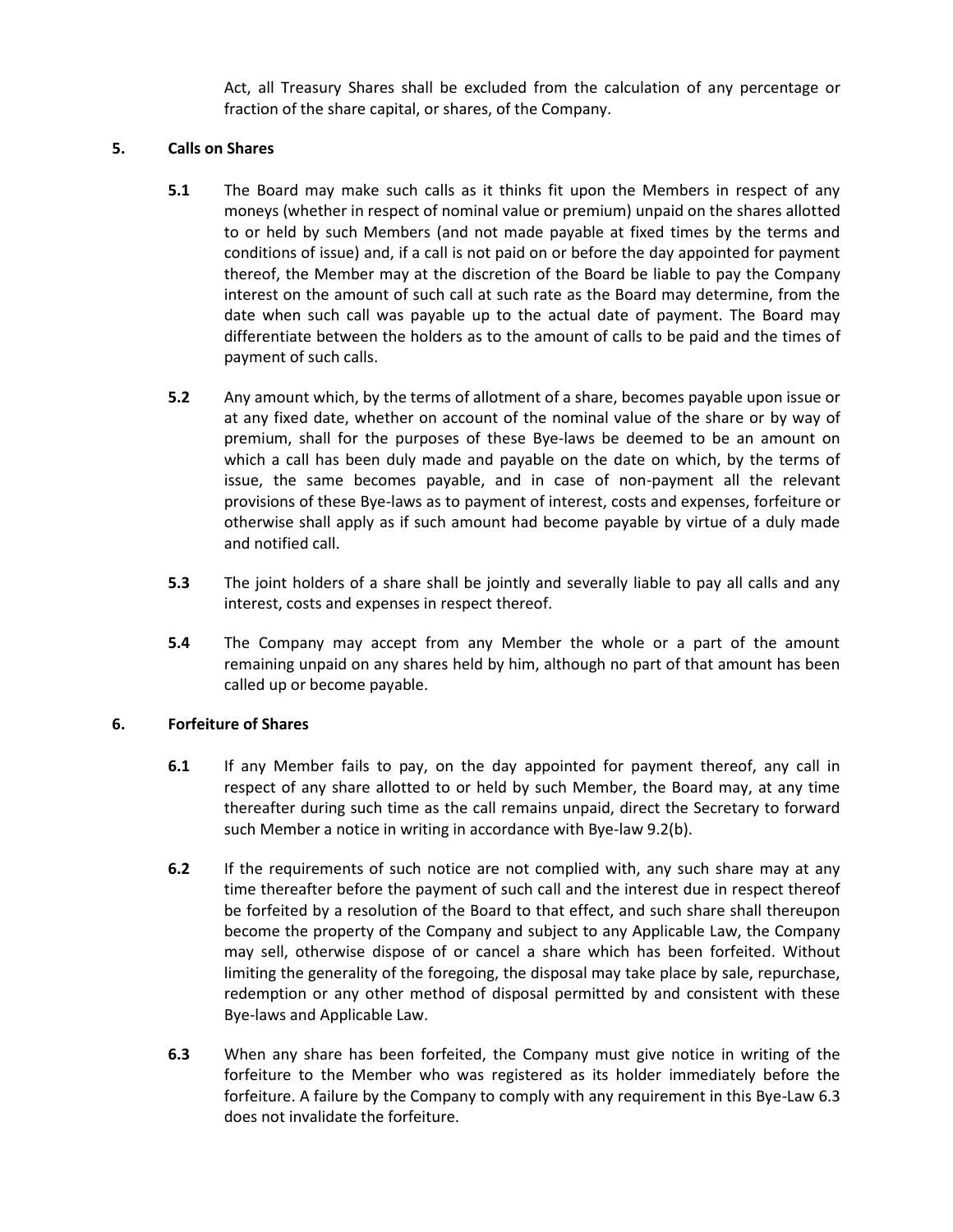- **6.4** A Member whose share or shares have been so forfeited shall, notwithstanding such forfeiture, be liable to pay to the Company all calls owing on such share or shares at the time of the forfeiture, together with all interest due thereon and any costs and expenses incurred by the Company in connection therewith.
- **6.5** The Board may accept the surrender of any shares which it is in a position to forfeit on such terms and conditions as may be agreed. Subject to those terms and conditions, a surrendered share shall be treated as if it had been forfeited.

# <span id="page-9-0"></span>**7. Share Certificates**

- **7.1** Subject to the ASX Listing Rules and the Directors resolving not to issue certificates for shares, every Member shall be entitled to a certificate under the common seal (or a facsimile thereof) of the Company or bearing the signature (or a facsimile thereof) of a Director or the Secretary or a person expressly authorised to sign specifying the number and, where appropriate, the class of shares held by such Member and whether the same are fully paid up and, if not, specifying the amount paid on such shares. The Board may by resolution determine, either generally or in a particular case, that any or all signatures on certificates may be printed thereon or affixed by mechanical means.
- <span id="page-9-1"></span>**7.2** Where certificates for shares are not issued pursuant to Bye-law [7.1,](#page-9-0) the Company shall issue or cause to be issued, to each Member, in accordance with the ASX Listing Rules and the Operating Rules, statements of the holdings of shares registered in the Member's name.
- **7.3** The Company shall be under no obligation to complete and deliver a share certificate unless specifically called upon to do so by the person to whom the shares have been allotted.
- **7.4** If any share certificate shall be proved to the satisfaction of the Board to have been worn out, lost, mislaid, or destroyed the Board may cause a new certificate to be issued and request an indemnity for the lost certificate if it sees fit.
- **7.5** Notwithstanding any provisions of these Bye-laws:
	- (a) the Board shall, subject always to the Act and any other Applicable Laws and regulations and the facilities and requirements of any Settlement Facility Provider, have power to implement any arrangements they may, in their absolute discretion, think fit in relation to the evidencing of title to and transfer of Uncertificated Shares and to the extent such arrangements are so implemented, no provision of these Bye-laws shall apply or have effect to the extent that it is in any respect inconsistent with the holding or transfer of shares in uncertificated form; and
	- (b) unless otherwise determined by the Board and as permitted by the Act and any other Applicable Laws and regulations, no person shall be entitled to receive a certificate in respect of any share for so long as the title to that share is evidenced otherwise than by a certificate and for so long as transfers of that share may be made otherwise than by a written instrument.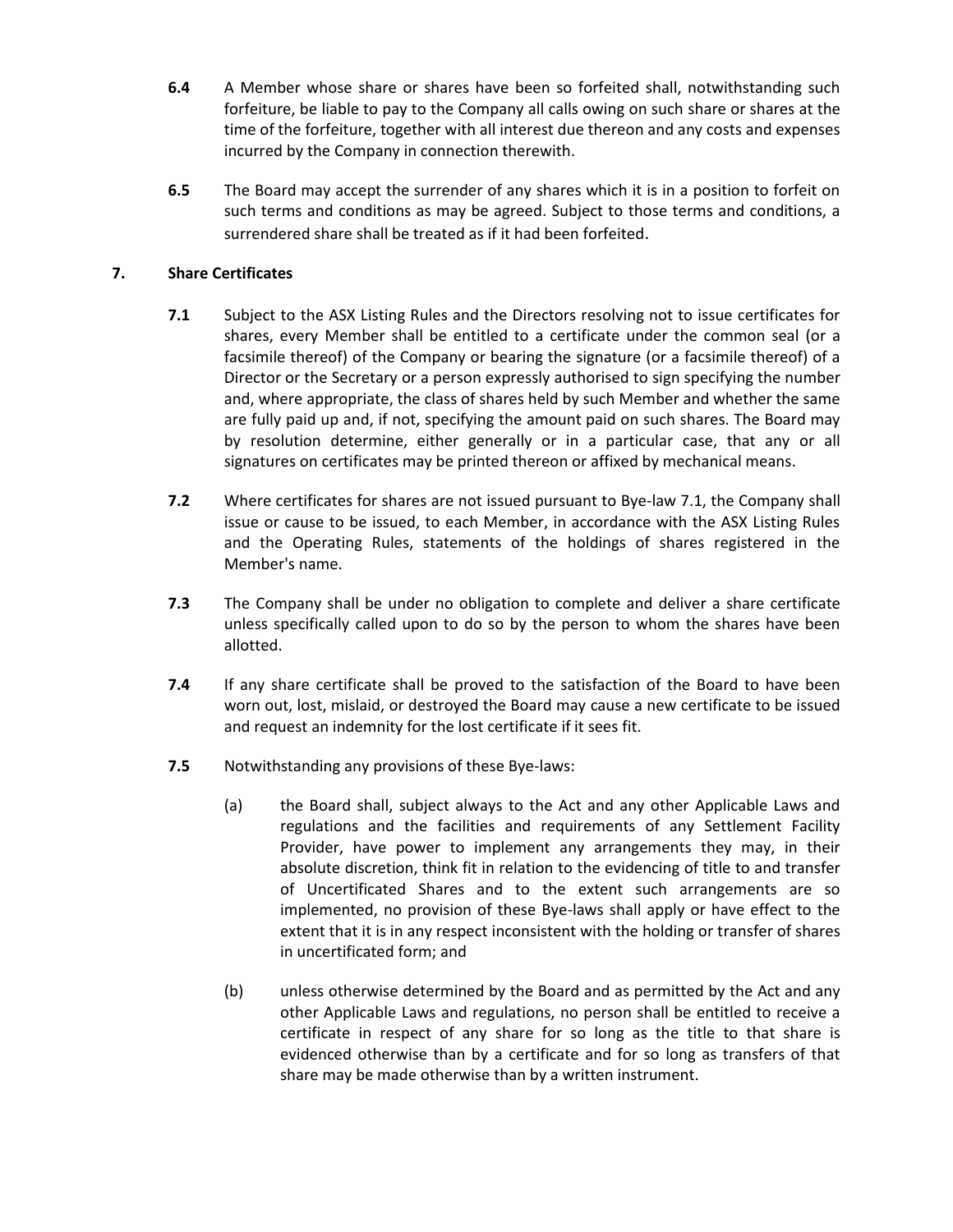## **8. Fractional Shares**

The Company may issue its shares in fractional denominations and deal with such fractions to the same extent as its whole shares and shares in fractional denominations shall have in proportion to the respective fractions represented thereby all of the rights of whole shares including (but without limiting the generality of the foregoing) the right to vote, to receive dividends and distributions and to participate in a winding-up.

## <span id="page-10-1"></span>**9. Liens and Forfeiture**

- **9.1** The Company has a first ranking lien on each share registered in the name of a Member, the proceeds of sale of those shares and all dividends determined to be payable in respect of those shares for:
	- (a) each unpaid call which is due but unpaid on those shares;
	- (b) all amounts which the Company is required by law to pay, and has paid, on behalf of a Member in respect of those shares or the forfeiture or sale of those shares; and
	- (c) subject to the ASX Listing Rules, all interest and expenses due and payable to the Company under these Bye-laws.
- <span id="page-10-0"></span>**9.2** Subject to the Applicable Law, the Company may, by resolution of the Board, sell or otherwise dispose of, or cancel, a share of a Member to enforce a lien on that share if:
	- (a) an amount due under that lien is due and payable;
	- (b) the Company gives that Member notice in writing:
		- (i) requiring payment of that amount, any interest on it and all expenses incurred by the Company by reason of non-payment; and
		- (ii) stating that the share is liable to be sold if that person does not pay to the Company, at the place specified in the notice, the amount specified in the notice within 10 Business Days (or any longer period specified) after the date of the notice; and
	- (c) that Member does not pay that amount in accordance with that notice.
- **9.3** Registration of a transfer of a share by the Company shall release any lien of the Company on that share in respect of any amount owing on that share, unless the Company gives notice in writing, to the person whom that share is transferred, of the amount owing.

## **10. Sales and Disposals**

- **10.1** The Company may:
	- (a) receive the purchase money or consideration for shares sold or disposed of under Bye-law[s 6](#page-8-1) o[r 9;](#page-10-1)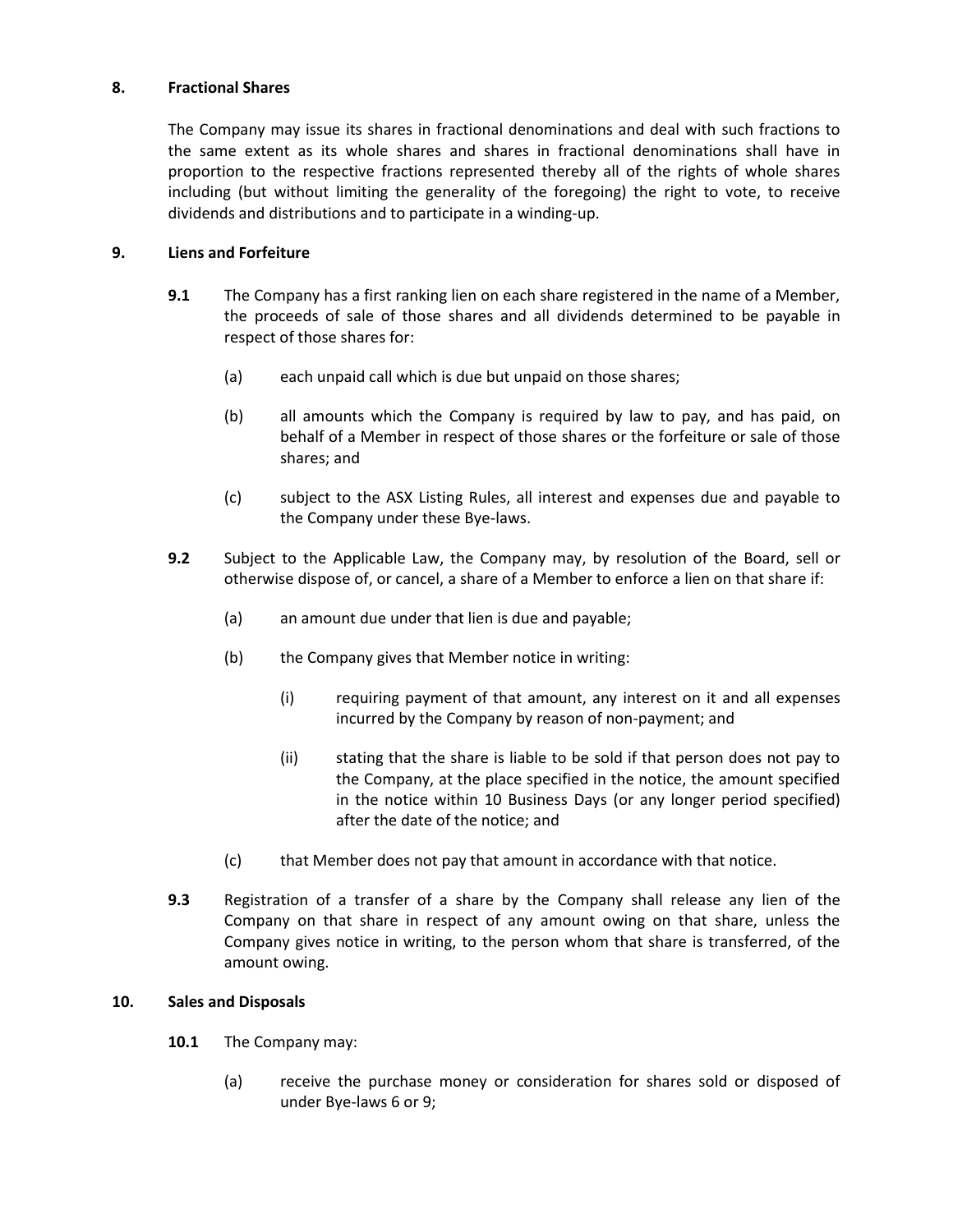- (b) appoint a person to sign a transfer of shares to be sold or disposed of under Bye-laws [6](#page-8-1) o[r 9;](#page-10-1)
- (c) do all things necessary or desirable under any Applicable Laws to effect a transfer of shares to be sold or disposed of under Bye-laws [6](#page-8-1) o[r 9;](#page-10-1) and
- (d) enter into the Register of Members the name of the person to whom such shares are sold or disposed.
- **10.2** The person to whom a share is sold or disposed under Bye-laws [6](#page-8-1) or [9](#page-10-1) need not enquire whether the Company:
	- (a) properly exercised its powers under Bye-laws [6](#page-8-1) or [9](#page-10-1) (as appropriate) in respect of that share; or
	- (b) properly applied the proceeds of sale or disposal of those shares,

and the title of that person shall not be affected by those matters.

- **10.3** The remedy (if any) of any person aggrieved by a sale or disposal of shares under Byelaw [6](#page-8-1) o[r 9](#page-10-1) is in damages only and against the Company exclusively.
- **10.4** A certificate in writing from the Company signed by a Director or Secretary that a share was sold or disposed of in accordance with Bye-law [6](#page-8-1) or [9](#page-10-1) (as appropriate) shall be sufficient evidence of those matters.
- **10.5** The Company must apply the proceeds of any sale or other disposal of any shares under Bye-law [6](#page-8-1) or [9](#page-10-1) in the following order:
	- (a) the expense of the sale or other disposal;
	- (b) the amounts due and unpaid in respect of those shares; and
	- (c) the balance (if any) to the former registered holder of such shares, subject to the Company receiving any certificates in respect of those shares or an indemnity for any lost certificate as the Board sees fit.
- **10.6** A person must pay interest under Bye-law [5,](#page-8-2) [6](#page-8-1) or [9](#page-10-1) to the Company:
	- (a) at a rate the Directors resolve; or
	- (b) if the Directors do not resolve, at 10% per annum,

and such interest shall accrue daily. The Company may add any outstanding interest to the principal amount owing at any interval the Directors resolve.

## **REGISTRATION OF SHARES**

#### **11. Register of Members**

**11.1** The Board shall cause to be kept in one or more books a Register of Members and shall enter therein the particulars required by the Act.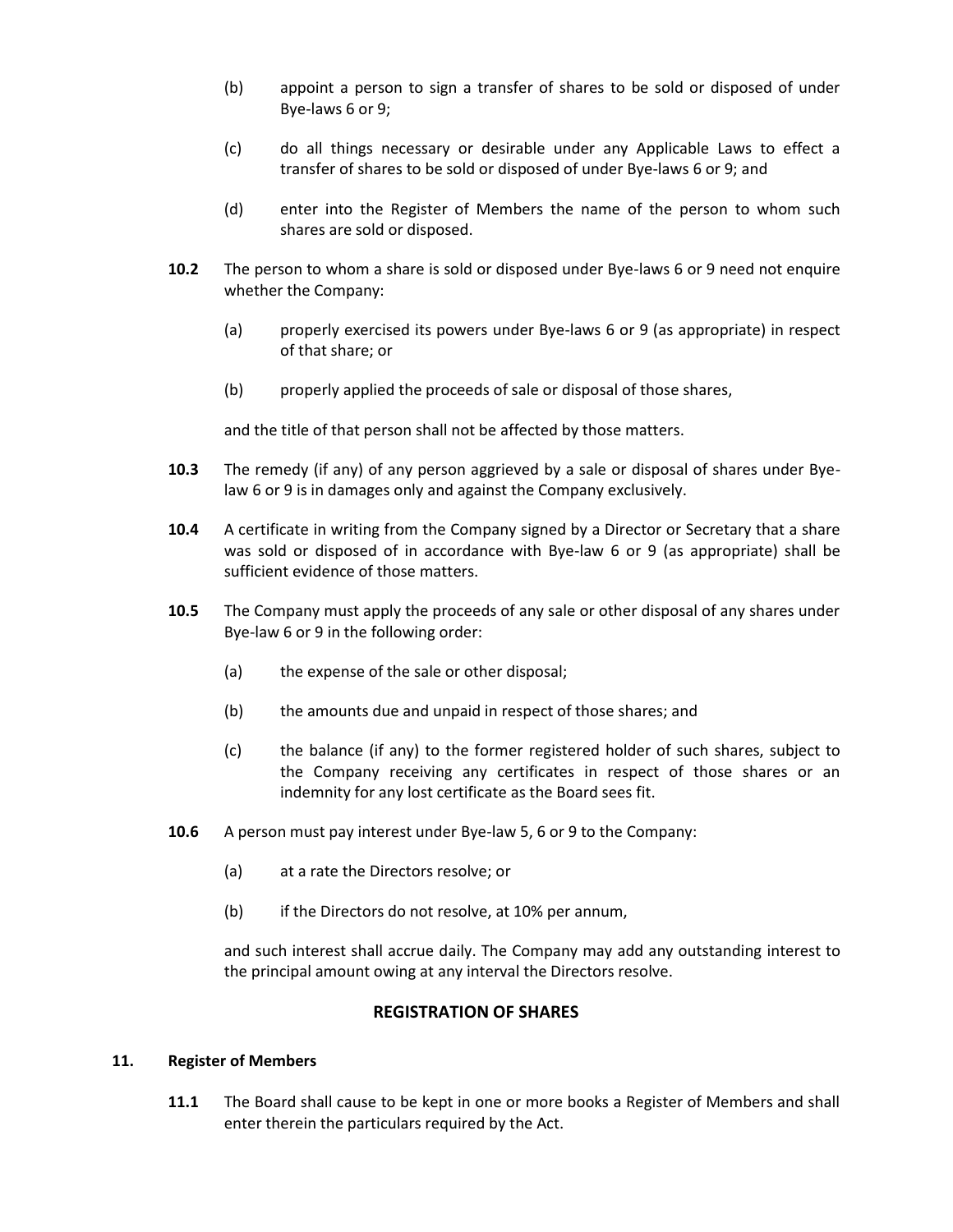- **11.2** The Register of Members shall be open to inspection without charge at the registered office of the Company on every business day, subject to such reasonable restrictions as the Board may impose, so that not less than two hours in each business day be allowed for inspection. The Register of Members may, after notice has been given in accordance with the Act, be closed for any time or times not exceeding in the whole thirty days in each year.
- **11.3** Subject to the provisions of the Act, the Company may keep in any place outside Bermuda one or more branch registers.

## **12. Registered Holder Absolute Owner**

The Company shall be entitled to treat the registered holder of any share as the absolute owner thereof and accordingly shall not be bound to recognise any equitable claim or other claim to, or interest in, such share on the part of any other person.

# **13. Transfer of Registered Shares**

- **13.1** Subject to the Act and to such of the restrictions contained in these Bye-laws as may be applicable, shares may be transferred:
	- (a) in the case of Certificated Shares and Uncertificated Shares not traded on the ASX, by an instrument of transfer in accordance with Bye-la[w 14;](#page-12-0) or
	- (b) in the case of Uncertificated Shares traded on the ASX, in accordance with Byelaw [15.](#page-13-0)
- **13.2** The Company shall not charge a fee to register a transfer of a share in compliance with these Bye-laws except as permitted by the Applicable Law.
- **13.3** Subject to any directions of the Board from time to time in force, the Secretary may exercise the powers and discretions of the Board under Bye-laws [14,](#page-12-0) [15](#page-13-0) an[d 16.](#page-14-0)

## <span id="page-12-0"></span>**14. Transfer of Certificated Shares**

**14.1** An instrument of transfer of Certificated Shares shall be in writing in the form of the following, or as near thereto as circumstances admit, or in such other form as the Board may accept:

#### Transfer of a Share or Shares (the "Company")

FOR VALUE RECEIVED……………….. [amount], I, [name of transferor] hereby sell, assign and transfer unto [transferee] of [address], [number] shares of the Company.

DATED this [ ] day of [ ], 201[ ]

Signed by: In the presence of: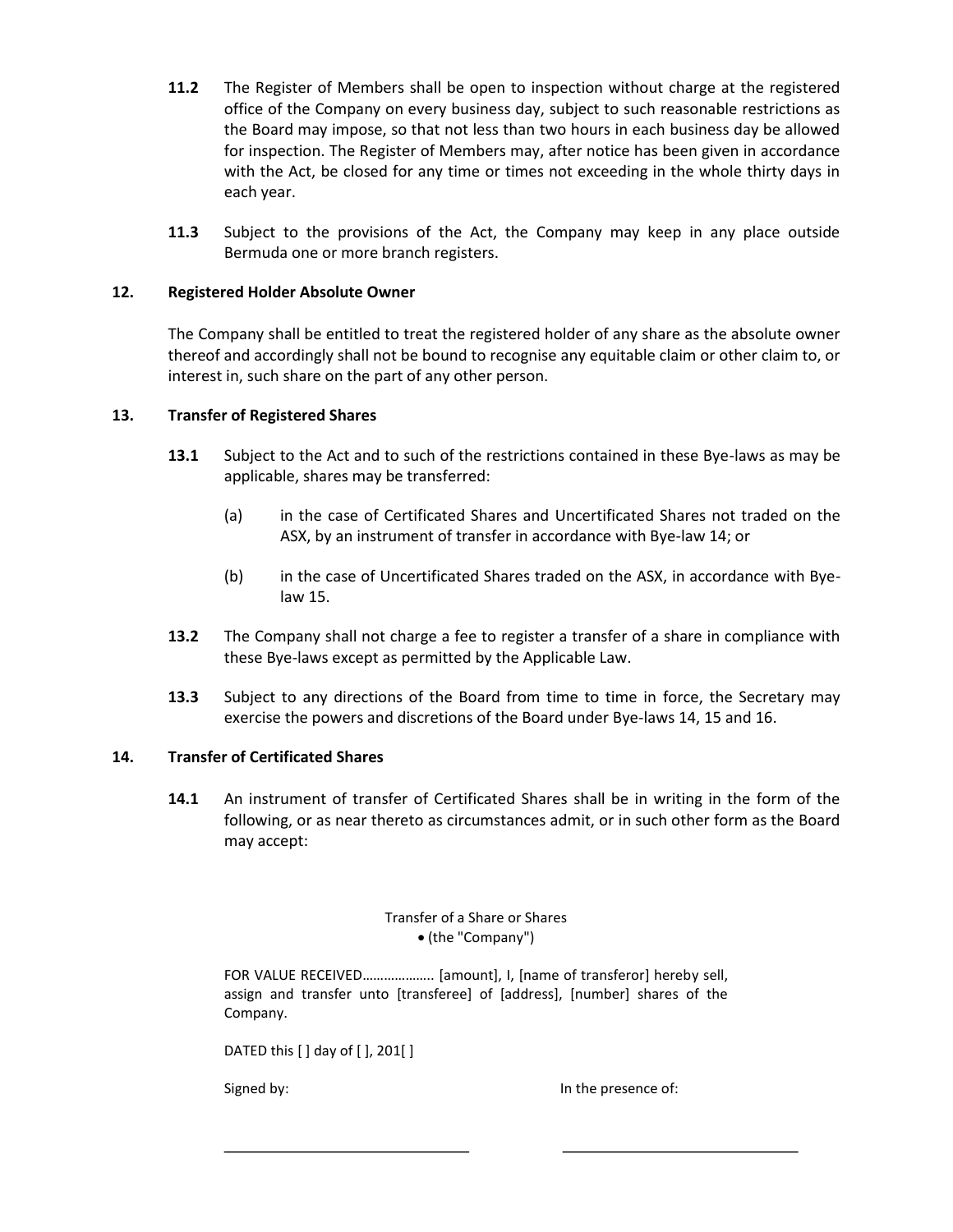Transferor Witness

Transferee Witness

- **14.2** Such instrument of transfer shall be signed by (or in the case of a party that is a corporation, on behalf of) the transferor and transferee, provided that, in the case of a fully paid share, the Board may accept the instrument signed by or on behalf of the transferor alone. The transferor shall be deemed to remain the holder of such share until the same has been registered as having been transferred to the transferee in the Register of Members.
- **14.3** The Board may refuse to recognise any instrument of transfer unless it is accompanied by the certificate in respect of the shares to which it relates and by such other evidence as the Board may reasonably require showing the right of the transferor to make the transfer.
- **14.4** The joint holders of any share may transfer such share to one or more of such joint holders, and the surviving holder or holders of any share previously held by them jointly with a deceased Member may transfer any such share to the executors or administrators of such deceased Member.
- <span id="page-13-1"></span>**14.5** The Board may in its absolute discretion and without assigning any reason therefor refuse to register the transfer of a share which is not fully paid up. The Board shall refuse to register a transfer unless all applicable consents, authorisations and permissions of any governmental body or agency in Bermuda have been obtained. If the Board refuses to register a transfer of any share the Secretary shall, within three months after the date on which the transfer was lodged with the Company, send to the transferor and transferee notice of the refusal.
- **14.6** The Board may apply, or may ask the Settlement Facility Provider to apply, a holding lock (including to prevent a transfer, or to refuse to register a paper based transfer document) where the Applicable Law permits the Company to do so.
- **14.7** The Board must give notice in writing of any holding lock, and the reasons for the holding lock, to the Member of those shares within 10 Business Days after the date on which the Company asked for the holding lock.
- **14.8** Failure by the Board to give notice of any refusal to register a transfer of shares under Bye-law [14.5](#page-13-1) does not invalidate the refusal to register the transfer.

## <span id="page-13-0"></span>**15. Transfers of Uncertificated Shares**

**15.1** Transfers of Uncertificated Shares which are listed on the ASX may be effected by any method of transferring or dealing with securities introduced by or operated in accordance with the Operating Rules or the ASX Listing Rules and, in any such case, as are permitted under the Applicable Law. In respect of Uncertificated Shares listed on the ASX and subject to Bye-la[w 16:](#page-14-0)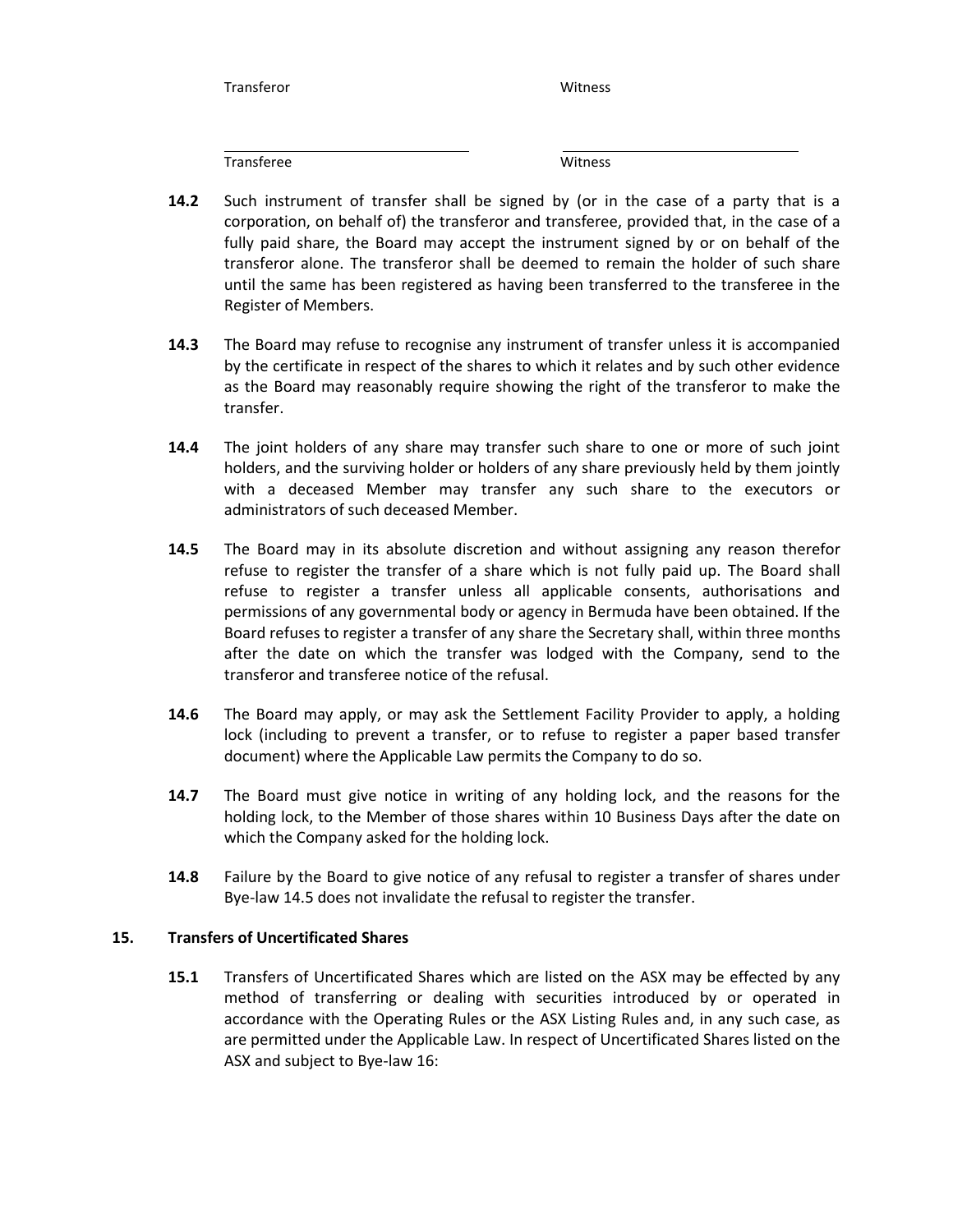- (a) the Directors may do anything they consider necessary or desirable and which is permitted under the Applicable Law to facilitate participation by the Company in any system established in respect of transfers or dealings in such shares;
- (b) the Company may establish and maintain an issuer sponsored sub-register in compliance with any relevant provisions of the Applicable Law;
- (c) the Company shall comply with all obligations imposed on the Company under the Applicable Law in respect of the transfer of such shares;
- (d) subject to these Bye-laws, the Company must not prevent, delay or interfere with the registration of a transfer of such shares of the Company in accordance with the Act;
- (e) subject to these Bye-laws and the Applicable Law, the Board shall register and give effect to a transfer of such shares;
- (f) the Board may refuse to register any transfer of such shares where the ASX Listing Rules so permit and shall refuse to register any transfer of shares where the ASX Listing Rules so require or where the transfer is in breach of the ASX Listing Rules or the Act; and
- (g) the transferor of such shares in a Company shall remain the registered holder of those shares transferred until a transfer has taken effect in accordance with the Operating Rules.

## <span id="page-14-0"></span>**16. Restricted Securities**

- **16.1** Notwithstanding any provisions of these Bye-laws and except as permitted by the ASX Listing Rules or the ASX:
	- (a) the registered holder of Restricted Securities must not dispose of any such Restricted Securities during the escrow period for those securities; and
	- (b) the Company shall refuse to acknowledge a disposal (including registering a transfer) of Restricted Securities during the escrow period for those securities.

## **17. Transmission of Registered Shares**

- **17.1** In the case of the death of a Member, the survivor or survivors where the deceased Member was a joint holder, and the legal personal representatives of the deceased Member where the deceased Member was a sole holder, shall be the only persons recognised by the Company as having any title to the deceased Member's interest in the shares. Nothing herein contained shall release the estate of a deceased joint holder from any liability in respect of any share which had been jointly held by such deceased Member with other persons. Subject to the Act, for the purpose of this Bye-law, legal personal representative means the executor or administrator of a deceased Member or such other person as the Board may, in its absolute discretion, decide as being properly authorised to deal with the shares of a deceased Member.
- **17.2** Any person becoming entitled to a share in consequence of the death or bankruptcy of any Member may be registered as a Member upon such evidence as the Board may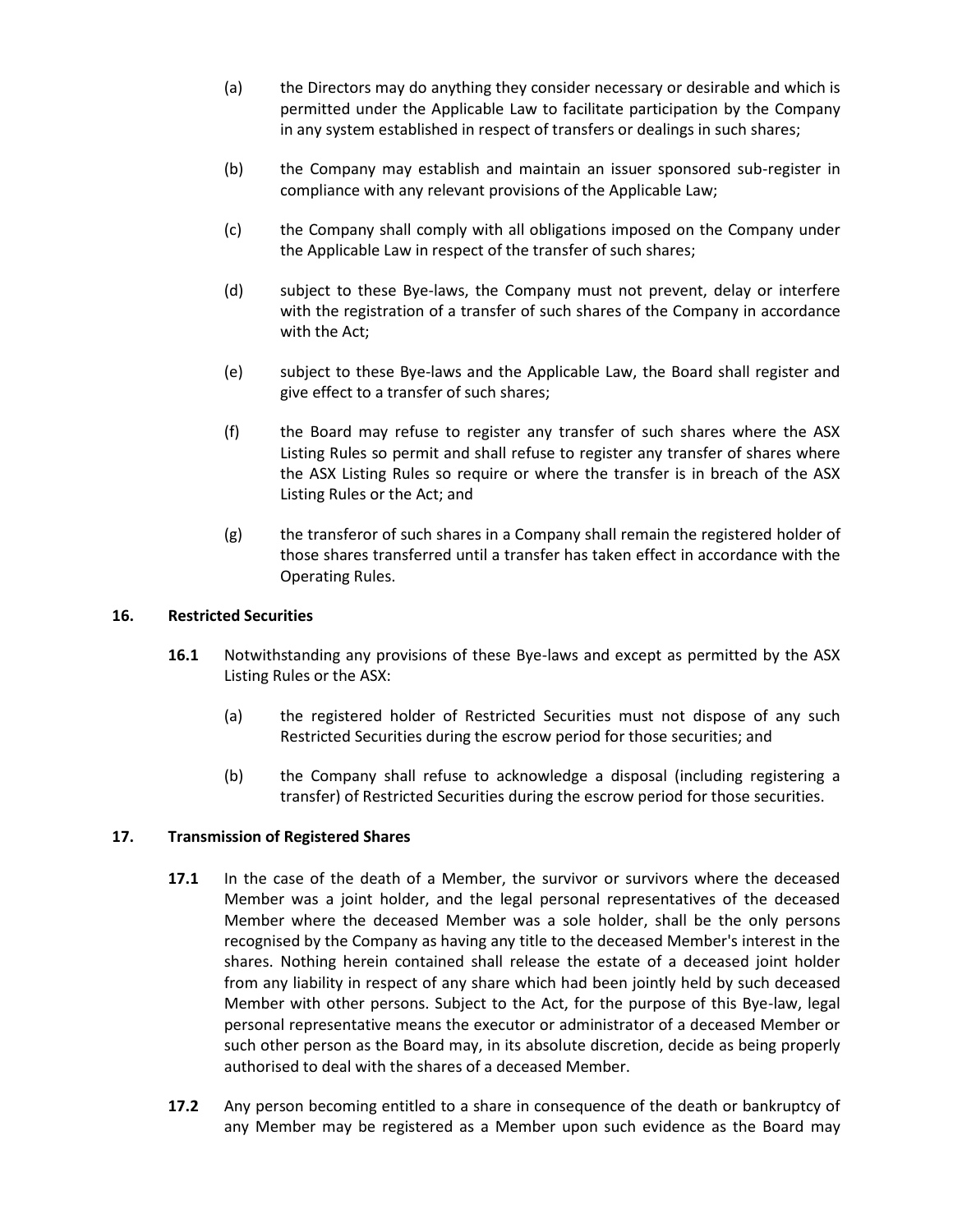deem sufficient or may elect to nominate some person to be registered as a transferee of such share, and in such case the person becoming entitled shall execute in favour of such nominee an instrument of transfer in writing in the form, or as near thereto as circumstances admit, of the following:

Transfer by a Person Becoming Entitled on Death/Bankruptcy of a Member (the "Company")

I/We, having become entitled in consequence of the [death/bankruptcy] of [name and address of deceased/bankrupt Member] to [number] share(s) standing in the Register of Members of the Company in the name of the said [name of deceased/bankrupt Member] instead of being registered myself/ourselves, elect to have [name of transferee] (the "Transferee") registered as a transferee of such share(s) and I/we do hereby accordingly transfer the said share(s) to the Transferee to hold the same unto the Transferee, his or her executors, administrators and assigns, subject to the conditions on which the same were held at the time of the execution hereof; and the Transferee does hereby agree to take the said share(s) subject to the same conditions.

DATED this [ ] day of [ ], 201[ ]

Signed by:  $\qquad \qquad$  In the presence of:

Transferor Witness

Transferee Witness

- **17.3** On the presentation of the foregoing materials to the Board, accompanied by such evidence as the Board may require to prove the title of the transferor, the transferee shall be registered as a Member. Notwithstanding the foregoing, the Board shall, in any case, have the same right to decline or suspend registration as it would have had in the case of a transfer of the share by that Member before such Member's death or bankruptcy, as the case may be.
- **17.4** Where two or more persons are registered as joint holders of a share or shares, then in the event of the death of any joint holder or holders the remaining joint holder or holders shall be absolutely entitled to such share or shares and the Company shall recognise no claim in respect of the estate of any joint holder except in the case of the last survivor of such joint holders.

## **ALTERATION OF SHARE CAPITAL**

#### **18. Power to Alter Capital**

**18.1** The Company may if authorised by resolution of the Members increase, divide, consolidate, subdivide, change the currency denomination of, diminish or otherwise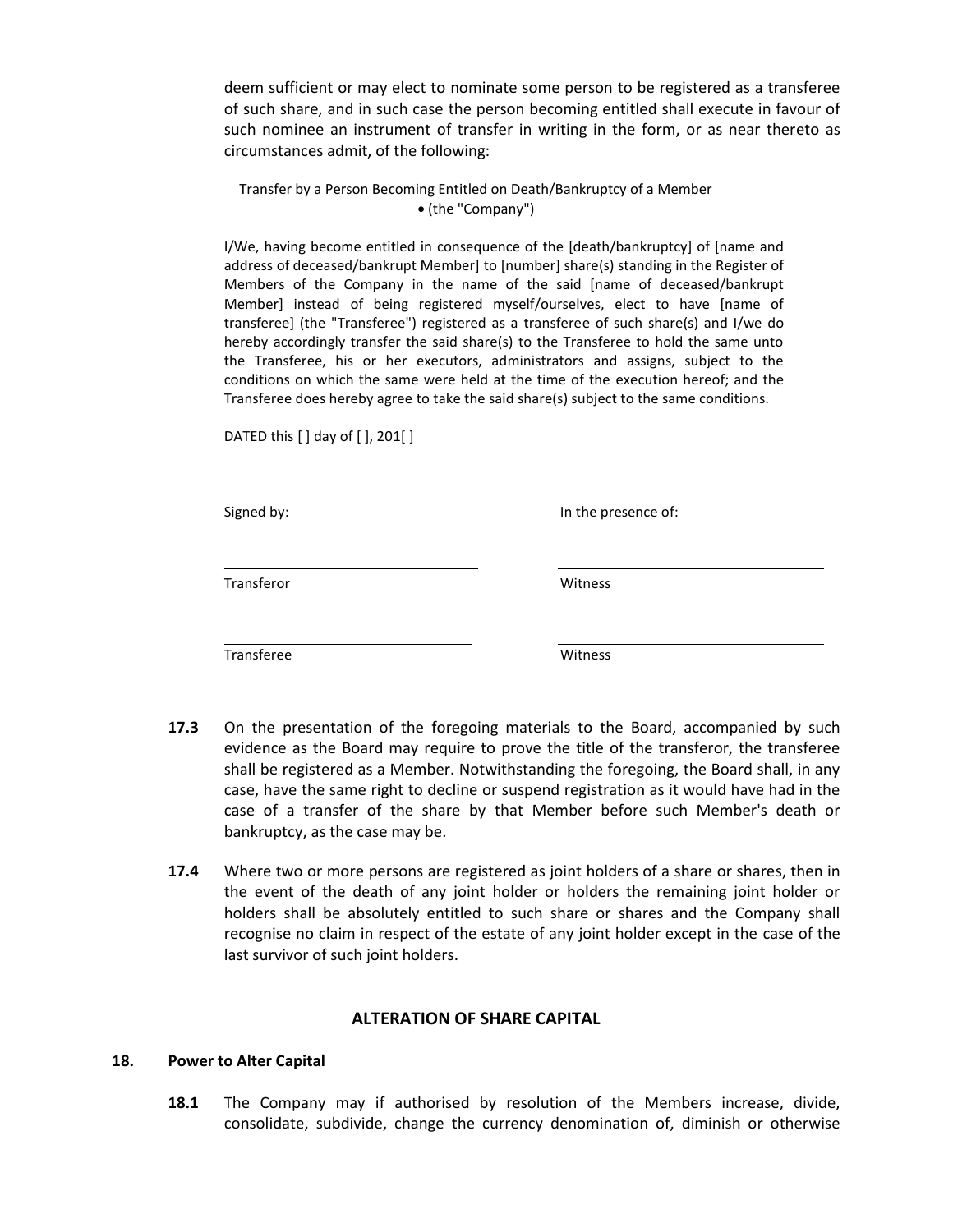alter or reduce its share capital in any manner permitted by the Act, subject to Applicable Law.

**18.2** Where, on any alteration or reduction of share capital, fractions of shares or some other difficulty would arise, the Board may deal with or resolve the same in such manner as it thinks fit, subject to the Applicable Law.

#### **19. Variation of Rights Attaching to Shares**

If, at any time, the share capital is divided into different classes of shares, the rights attached to any class (unless otherwise provided by the terms of issue of the shares of that class) may, whether or not the Company is being wound-up, be varied with the consent in writing of the holders of three-fourths of the issued shares of that class or with the sanction of a resolution passed by a majority of the votes cast at a separate general meeting of the holders of the shares of the class at which meeting the necessary quorum shall be two persons at least holding or representing by proxy one-third of the issued shares of the class. The rights conferred upon the holders of the shares of any class or series issued with preferred or other rights shall not, unless otherwise expressly provided by the terms of issue of the shares of that class or series, be deemed to be varied by the creation or issue of further shares ranking pari passu therewith.

#### **DIVIDENDS AND CAPITALISATION**

#### **20. Dividends**

- **20.1** The Board may, subject to these Bye-laws and in accordance with the Act, declare a dividend to be paid to the Members, in proportion to the number of shares held by them, and such dividend may be paid in cash or wholly or partly in specie in which case the Board may fix the value for distribution in specie of any assets. No unpaid dividend shall bear interest as against the Company.
- **20.2** If a breach of the ASX Listing Rules occurs in relation to shares which are Restricted Securities or a breach of a restriction agreement in relation to such shares occurs, the Member holding such shares will cease to be entitled to any dividends or distributions in respect of such shares for as long as the breach subsists.
- **20.3** The Board may fix any date as the record date for determining the Members entitled to receive any dividend.
- **20.4** The Company may pay dividends in proportion to the amount paid up on each share where a larger amount is paid up on some shares than on others.
- **20.5** The Board may declare and make such other distributions (in cash or in specie) to the Members as may be lawfully made out of the assets of the Company. No unpaid distribution shall bear interest as against the Company.

#### **21. Power to Set Aside Profits**

The Board may, before declaring a dividend, set aside out of the surplus or profits of the Company, such amount as it thinks proper as a reserve to be used to meet contingencies or for equalising dividends or for any other purpose.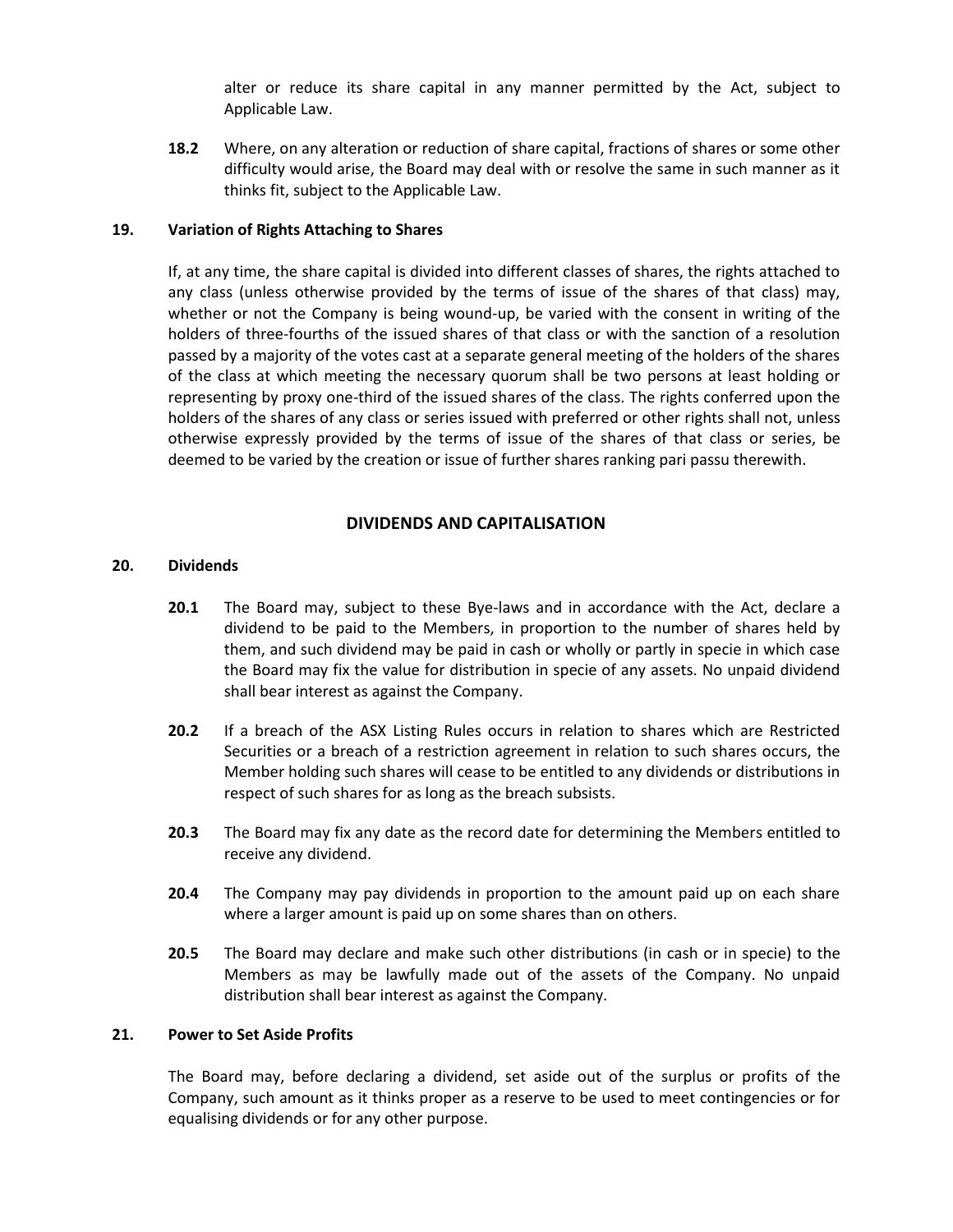#### **22. Method of Payment**

- **22.1** Any dividend or other moneys payable in respect of a share may be paid by cheque or warrant sent through the post directed to the address of the Member in the Register of Members (in the case of joint Members, the senior joint holder, seniority being determined by the order in which the names stand in the Register of Members), or by direct transfer to such bank account as such Member may direct in writing. Every such cheque shall be made payable to the order of the person to whom it is sent or to such persons as the Member may direct in writing, and payment of the cheque or warrant shall be a good discharge to the Company. Every such cheque or warrant shall be sent at the risk of the person entitled to the money represented thereby. If two or more persons are registered as joint holders of any shares any one of them can give an effectual receipt for any dividend paid in respect of such shares
- **22.2** The Board may deduct from the dividends or distributions payable to any Member all moneys due from such Member to the Company on account of calls or otherwise.
- **22.3** Any dividend or other moneys payable in respect of a share which has remained unclaimed for 12 years from the date when it became due for payment shall, subject to the Applicable Law and if the Board so resolves, be forfeited and cease to remain owing by the Company. The payment of any unclaimed dividend or other moneys payable in respect of a share may (but need not) be paid by the Company into an account separate from the Company's own account. Such payment shall not constitute the Company a trustee in respect thereof.
- <span id="page-17-0"></span>**22.4** The Company shall be entitled to cease sending dividend cheques and warrants by post or otherwise to a Member if those instruments have been returned undelivered to, or left uncashed by, that Member on at least two consecutive occasions, or, following one such occasion, reasonable enquiries have failed to establish the Member's new address. The entitlement conferred on the Company by this Bye-law [22.4](#page-17-0) in respect of any Member shall cease if the Member claims a dividend or cashes a dividend cheque or warrant.
- **22.5** If a transfer of a share is registered after the time determined for entitlements to a dividend on that share but before the dividend is paid, the person transferring that share is, subject to the Operating Rules, entitled to that dividend.

## <span id="page-17-1"></span>**23. Unmarketable Shareholdings**

- **23.1** The Company is permitted to purchase (for cancellation or otherwise) or to sell the shares of a Member whose shares are listed on the ASX and who has less than a Marketable Parcel provided that:
	- (a) the Company does so not more than once for any given Member in any 12 month period;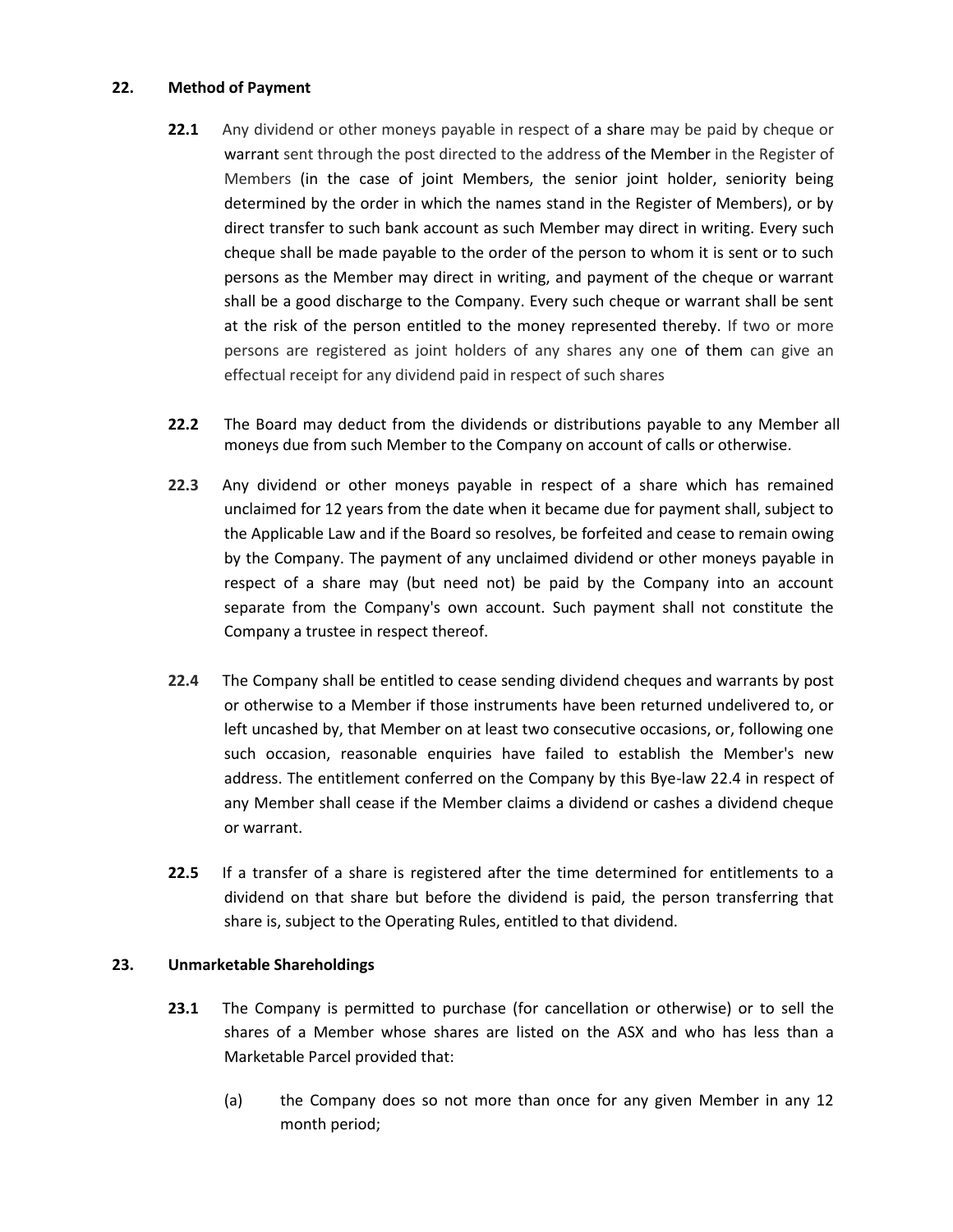- (b) the Company notifies the Member in writing of its intention;
- (c) the Member is given at least 6 weeks from the date the notice referred to in 24.1(b) is sent in which to notify the Company it wishes to retain the relevant shares and the Member has not so notified the Company;
- (d) no takeover bid has been announced or if a takeover offer has been announced, that takeover offer has closed; and
- (e) either the Company or the purchaser pays the cost of the sale.
- **23.2** The proceeds of the sale of shares pursuant to Bye-law [23.1](#page-17-1) shall not be sent to the Member until the Company has received the certificate or certificates relating to the shares, if any, or is satisfied that any certificate or certificates have been lost or destroyed and the Member gives an indemnity to that effect.
- **23.3** In respect of those shares referred to in Bye-la[w 23.1,](#page-17-1) the Company may:
	- (a) exercise any powers permitted under the Applicable Law to enable the sale of such shares;
	- (b) receive the purchase money or consideration for the sale of such shares;
	- (c) appoint a person to sign a transfer in respect of such shares; and
	- (d) enter in the Register of Members the name of the person to whom such shares are sold.

## **24. Capitalisation**

- **24.1** The Board may capitalise any amount for the time being standing to the credit of any of the Company's share premium or other reserve accounts or to the credit of the profit and loss account or otherwise available for distribution by applying such amount in paying up unissued shares to be allotted as fully paid bonus shares pro rata (except in connection with the conversion of shares of one class to shares of another class) to the Members.
- **24.2** The Board may capitalise any amount for the time being standing to the credit of a reserve account or amounts otherwise available for dividend or distribution by applying such amounts in paying up in full, partly or nil paid shares of those Members who would have been entitled to such amounts if they were distributed by way of dividend or distribution.

## **MEETINGS OF MEMBERS**

## **25. Annual General Meetings**

Subject to an election made by the Company in accordance with the Act to dispense with the holding of annual general meetings, the annual general meeting shall be held in each year (other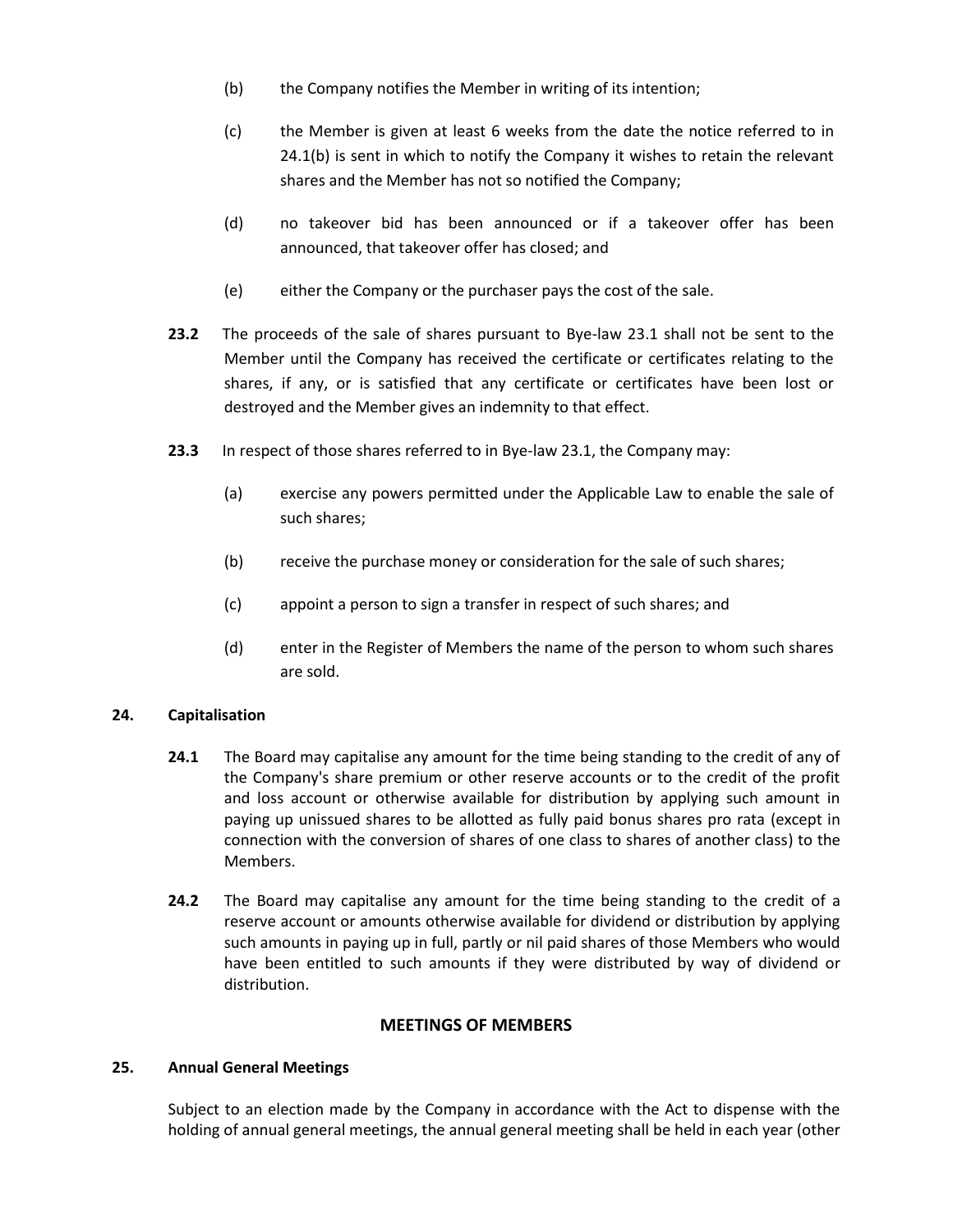than the year of incorporation) at such time and place as the President or the Chairman (if any) or any two Directors or any Director and the Secretary or the Board shall appoint.

## **26. Special General Meetings**

The President or the Chairman (if any) or any two Directors or any Director and the Secretary or the Board may convene a special general meeting whenever in their judgment such a meeting is necessary.

# **27. Requisitioned General Meetings**

The Board shall, on the requisition of Members holding at the date of the deposit of the requisition not less than one-tenth of such of the paid-up share capital of the Company as at the date of the deposit carries the right to vote at general meetings, forthwith proceed to convene a special general meeting and the provisions of the Act shall apply.

## **28. Notice**

- **28.1** At least 21 days' notice of an annual general meeting shall be given to each Member entitled to attend and vote thereat, stating the date, place and time at which the meeting is to be held, that the election of Directors will take place thereat, and as far as practicable, the other business to be conducted at the meeting.
- **28.2** At least 21 days' notice of a special general meeting shall be given to each Member entitled to attend and vote thereat, stating the date, time, place and the general nature of the business to be considered at the meeting.
- **28.3** The Board may fix any date as the record date for determining the Members entitled to receive notice of and to vote at any general meeting.
- **28.4** A general meeting shall, notwithstanding that it is called on shorter notice than that specified in these Bye-laws, be deemed to have been properly called if it is so agreed by (i) all the Members entitled to attend and vote thereat in the case of an annual general meeting; and (ii) by a majority in number of the Members having the right to attend and vote at the meeting, being a majority together holding not less than 95% in nominal value of the shares giving a right to attend and vote thereat in the case of a special general meeting.
- **28.5** The accidental omission to give notice of a general meeting to, or the non-receipt of a notice of a general meeting by, any person entitled to receive notice shall not invalidate the proceedings at that meeting.

## **29. Giving Notice and Access**

- **29.1** A notice may be given by the Company to a Member:
	- (a) by delivering it to such Member in person; or
	- (b) by sending it by letter mail or courier to such Member's address in the Register of Members; or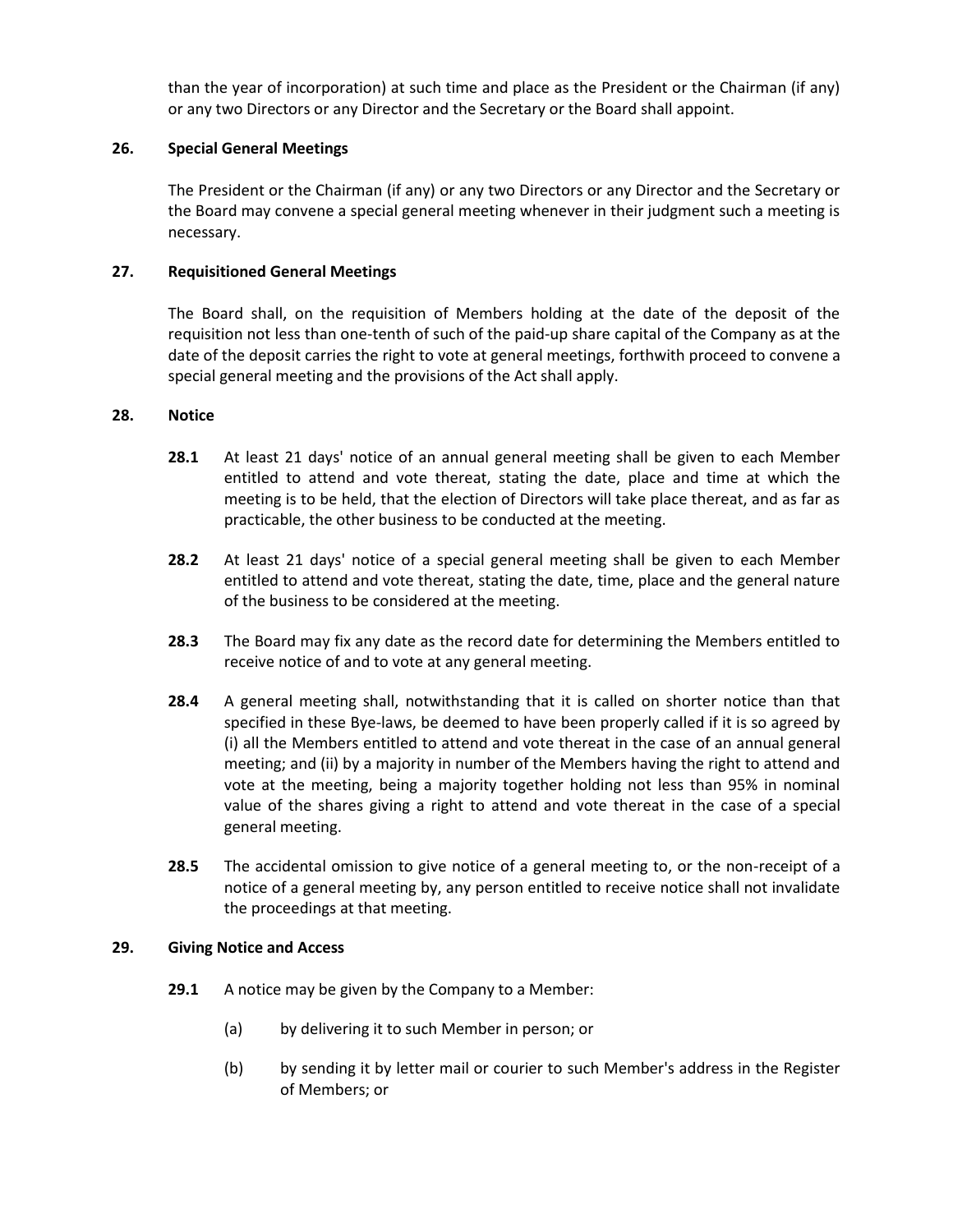- (c) by transmitting it by electronic means (including facsimile and electronic mail, but not telephone) in accordance with such directions as may be given by such Member to the Company for such purpose; or
- (d) in accordance with Bye-la[w 29.5.](#page-20-0)
- **29.2** Any notice required to be given to a Member shall, with respect to any shares held jointly by two or more persons, be given to whichever of such persons is named first in the Register of Members and notice so given shall be sufficient notice to all the holders of such shares.
- **29.3** The Company shall be under no obligation to send a notice or other document to the address shown for any particular Member in the Register of Members if the Board considers that the legal or practical problems under the laws of, or the requirements of any regulatory body or stock exchange in the territory in which that address is situated are such that it is necessary or expedient not to send the notice or document concerned to such Member at such address, and the Company may require a Member with such an address to provide the Company with an alternative acceptable address for delivery of notices by the Company.
- **29.4** Any notice (save for one delivered in accordance with Bye-law [29.5\)](#page-20-0) shall be deemed to have been served at the time when the same would be delivered in the ordinary course of transmission and, in proving such service, it shall be sufficient to prove that the notice was properly addressed and prepaid, if posted, and the time when it was posted, delivered to the courier, or transmitted by electronic means.
- <span id="page-20-0"></span>**29.5** Where a Member indicates his consent (in a form and manner satisfactory to the Board) to receive information or documents by accessing them on a website rather than by other means or where receipt of information or documents in this manner is otherwise permitted by the Act, the Board may deliver such information or documents by publishing the same on a website and notifying the Member of the availability thereof, including therein, the address of the website, the place on the website where the information or document may be found, instructions as to how the information or document may be accessed on the website and how the Member is to notify the Company that it elects to receive such information or documents in physical form.
- **29.6** In the case of information or documents delivered in accordance with Bye-law [29.5,](#page-20-0) service shall be deemed to have occurred on the later of: (i) the Member being notified in accordance with that Bye-law; and (ii) the information or document being published on such website.

#### **30. Postponement of General Meeting**

The Chairman or the President (if any) may, and the Secretary on instruction from the Chairman or the President shall, postpone or cancel any general meeting called in accordance with these Bye-laws (other than a meeting requisitioned under these Bye-laws) provided that notice of postponement or cancellation is given to the Members before the time for such meeting. Fresh notice of the date, time and place for the postponed or cancelled meeting shall be given to each Member in accordance with these Bye-laws. If there is no Chairman or President, any Director shall be entitled to exercise the power conferred on the Chairman or President by this Bye-law.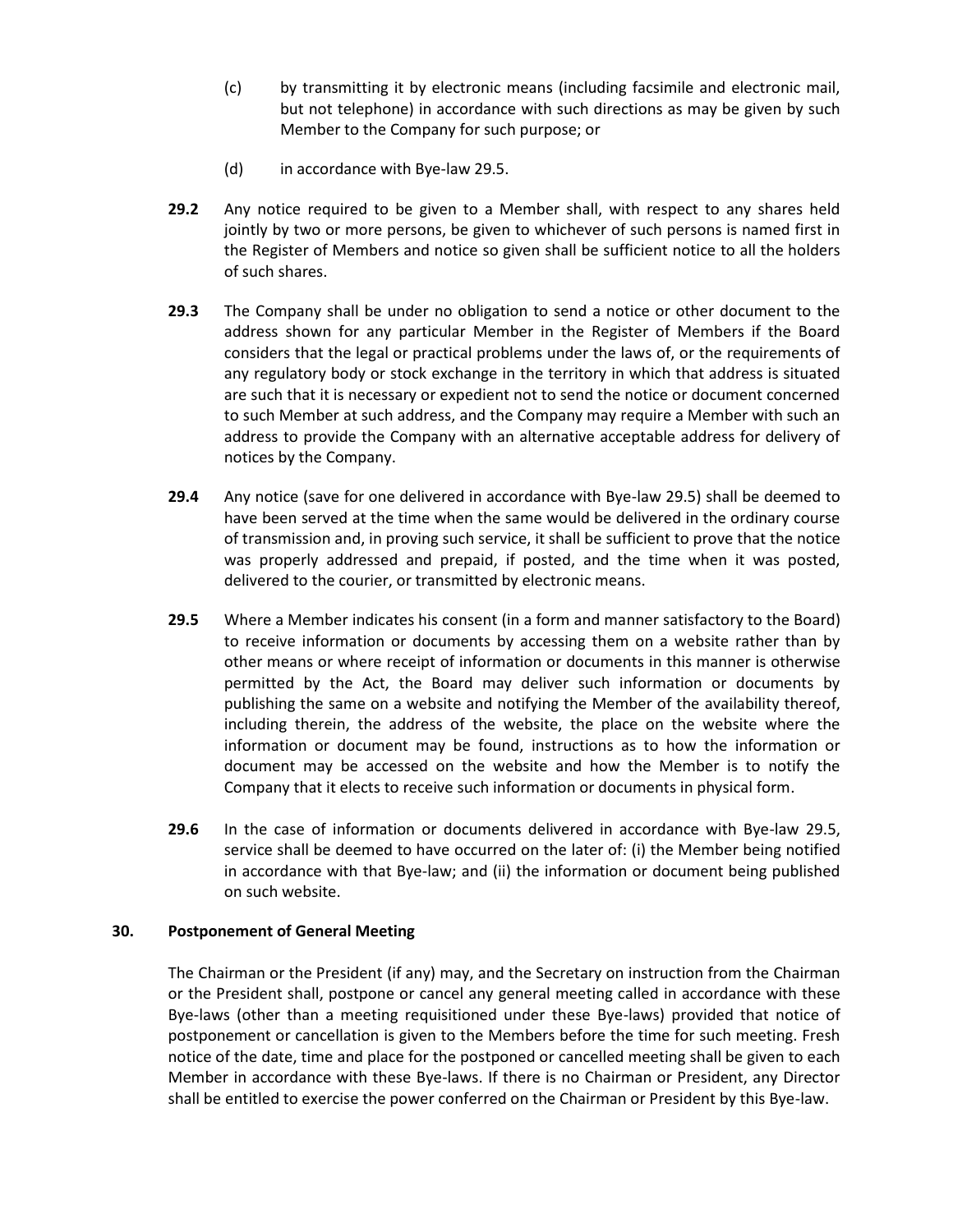## **31. Electronic Participation and Security in Meetings**

- **31.1** Members may participate in any general meeting by such telephonic, electronic or other communication facilities or means as permit all persons participating in the meeting to communicate with each other simultaneously and instantaneously, and participation in such a meeting shall constitute presence in person at such meeting.
- **31.2** The Board may, and at any general meeting, the chairman of such meeting may make any arrangement and impose any requirement or restriction it or he considers appropriate to ensure the security of a general meeting including, without limitation, requirements for evidence of identity to be produced by those attending the meeting, the searching of their personal property and the restriction of items that may be taken into the meeting place. The Board and, at any general meeting, the chairman of such meeting are entitled to refuse entry to a person who refuses to comply with any such arrangements, requirements or restrictions.

# <span id="page-21-0"></span>**32. Quorum at General Meetings**

- **32.1** At any general meeting, two or more persons who are entitled to vote and who are present in person or by proxy throughout the meeting shall form a quorum for the transaction of business, provided that if the Company shall at any time have only one Member, one Member present in person or by proxy shall form a quorum for the transaction of business at any general meeting held during such time.
- **32.2** If within half an hour from the time appointed for the meeting a quorum is not present, then, in the case of a meeting convened on a requisition, the meeting shall be deemed cancelled and, in any other case, the meeting shall stand adjourned to the same day one week later, at the same time and place or to such other day, time or place as the Secretary may determine. Unless the meeting is adjourned to a specific date, time and place announced at the meeting being adjourned, fresh notice of the resumption of the meeting shall be given to each Member entitled to attend and vote thereat in accordance with these Bye-laws.
- **32.3** For the purposes of determining whether a quorum is present under this Bye-la[w 32:](#page-21-0)
	- (a) where a Member appoints more than one proxy, only one such proxy will be counted;
	- (b) a Member who is present in their own capacity and as a proxy or representative of another Member will be counted only once; and
	- (c) a person attending as proxy of more than one Member will be counted only once

# **33. Chairman to Preside at General Meetings**

Unless otherwise agreed by a majority of those attending and entitled to vote thereat, the Chairman, if there be one, and if not the President, if there be one, shall act as chairman at all general meetings at which such person is present. In their absence a chairman shall be appointed or elected by those present at the meeting and entitled to vote.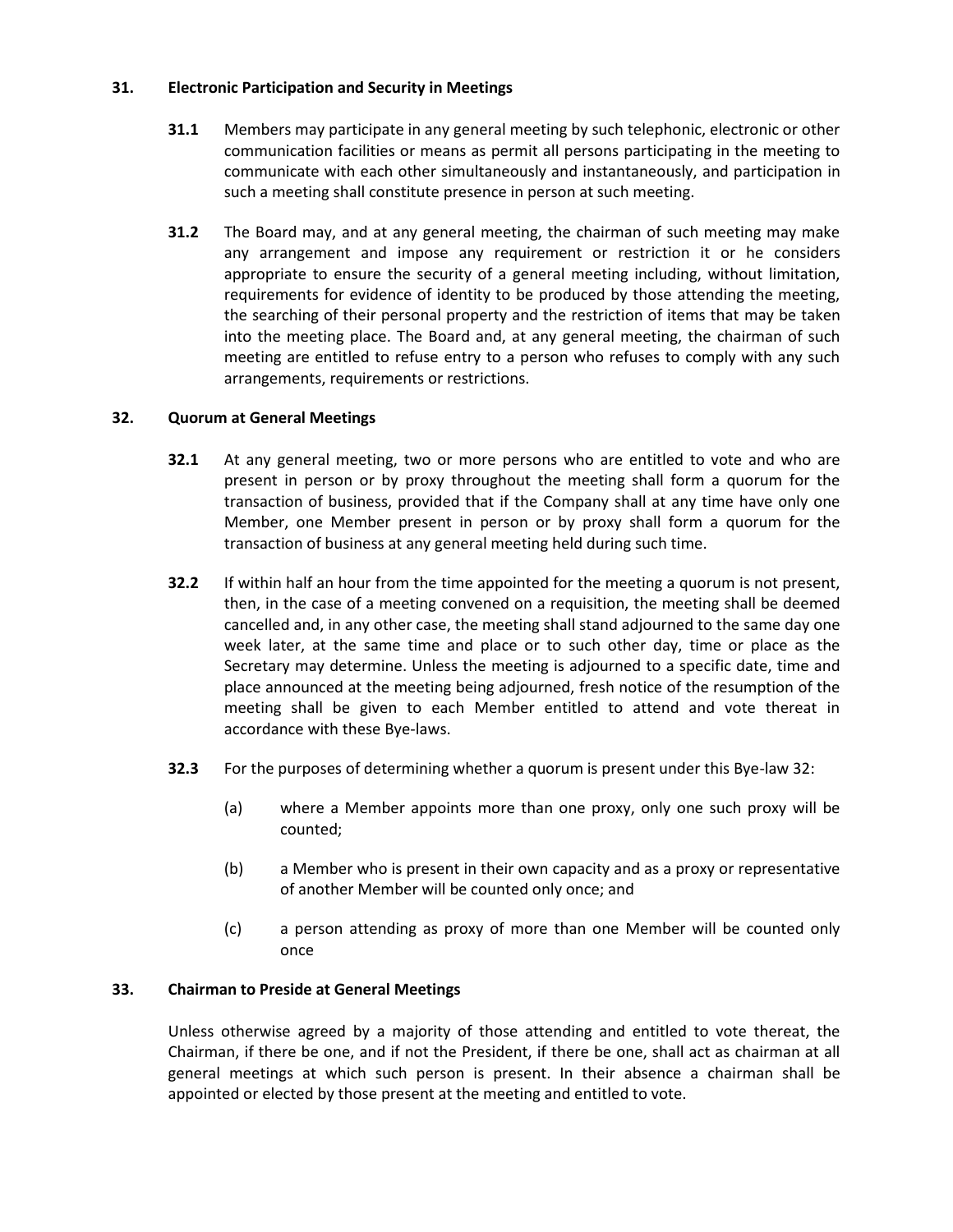#### **34. Voting on Resolutions**

- **34.1** Subject to the Act and these Bye-laws, any question proposed for the consideration of the Members at any general meeting shall be decided by the affirmative votes of a majority of the votes cast in accordance with these Bye-laws.
- <span id="page-22-2"></span>**34.2** Except as provided in Bye-law [35.2,](#page-23-0) no Member shall be entitled to vote at a general meeting unless such Member has paid all the calls on all shares held by such Member.
- **34.3** Subject to Bye-law [34.5,](#page-22-0) and any rights or restrictions attached to any class of shares, each Member entitled to vote may vote in person or by proxy.
- **34.4** Subject to Bye-law [34.5,](#page-22-0) at any general meeting a resolution put to the vote of the meeting shall, in the first instance, be voted upon by a show of hands and, subject to any rights or restrictions for the time being lawfully attached to any class of shares and subject to these Bye-laws, every Member present in person and every person holding a valid proxy at such meeting shall be entitled to one vote and shall cast such vote by raising his hand.
- <span id="page-22-0"></span>**34.5** A Member who holds Restricted Securities with an entitlement to vote shall not be entitled to vote on any resolution, whether on a show of hands or a poll, in respect of those Restricted Securities during:
	- (a) a breach of the ASX Listing Rules relating to those Restricted Securities; or
	- (b) a breach of the restriction agreement in relation to those Restricted Securities.
- **34.6** A Member present at a meeting of Members is not entitled to vote on a resolution at that meeting where that vote is prohibited by the Applicable Law, an order of a court of competent jurisdiction or the ASX.
- **34.7** In the event that a Member participates in a general meeting by telephone, electronic or other communication facilities or means, the chairman of the meeting shall direct the manner in which such Member may cast his vote on a show of hands.
- **34.8** At any general meeting if an amendment is proposed to any resolution under consideration and the chairman of the meeting rules on whether or not the proposed amendment is out of order, the proceedings on the substantive resolution shall not be invalidated by any error in such ruling.
- **34.9** At any general meeting a declaration by the chairman of the meeting that a question proposed for consideration has, on a show of hands, been carried, or carried unanimously, or by a particular majority, or lost, and an entry to that effect in a book containing the minutes of the proceedings of the Company shall, subject to these Byelaws, be conclusive evidence of that fact.

## <span id="page-22-1"></span>**35. Power to Demand a Vote on a Poll**

- **35.1** Notwithstanding the foregoing, a poll may be demanded by any of the following persons:
	- (a) the chairman of such meeting; or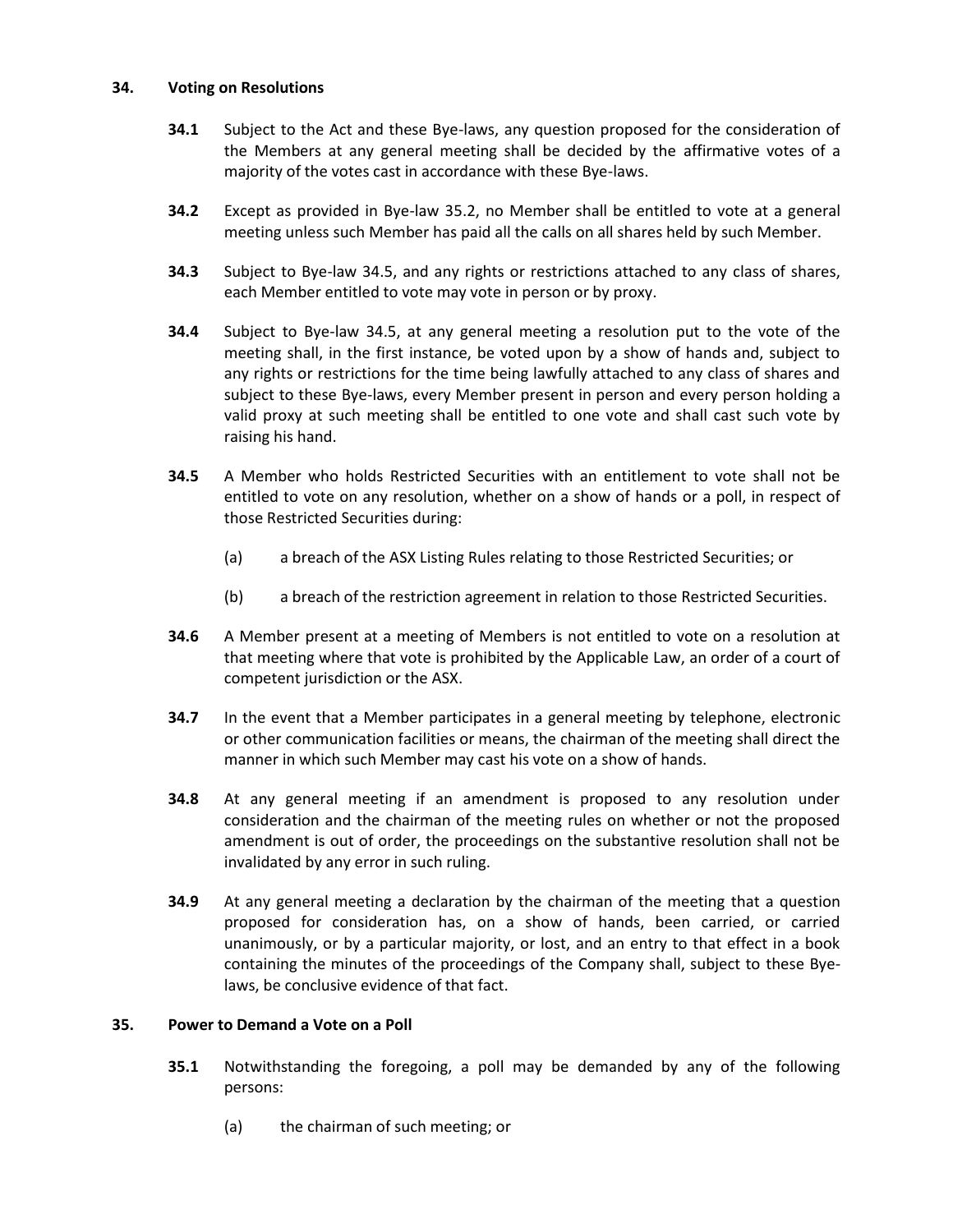- (b) at least three Members present in person or represented by proxy; or
- (c) any Member or Members present in person or represented by proxy and holding between them not less than one-tenth of the total voting rights of all the Members having the right to vote at such meeting; or
- (d) any Member or Members present in person or represented by proxy holding shares in the Company conferring the right to vote at such meeting, being shares on which an aggregate sum has been paid up equal to not less than onetenth of the total amount paid up on all such shares conferring such right.
- <span id="page-23-0"></span>**35.2** Where in accordance with the provisions of Bye-law [35.1](#page-22-1) a poll is demanded, subject to Bye-law [34.5](#page-22-0) and any rights or restrictions for the time being lawfully attached to any class of shares, each Member entitled to vote who is present at such meeting in person or by proxy shall, in respect of:
	- (a) each fully paid share held by him or in respect of which he is appointed a proxy, have one vote; and
	- (b) subject to Bye-law [34.2,](#page-22-2) each partly paid share held by him or in respect of which he is appointed a proxy, have that fraction of one vote which the amount paid (not credited) on that share bears to the total amount paid and payable (but not credited) on that share, and, if the total number of votes does not constitute a whole number, then the Company shall disregard the fractional part of the total,

and such vote shall be counted in the manner set out in Bye-law [35.4,](#page-23-1) or in the case of a general meeting at which one or more Members are present by telephone, electronic or other communication facilities or means, in such manner as the chairman of the meeting may direct and the result of such poll shall be deemed to be the resolution of the meeting at which the poll was demanded and shall replace any previous resolution upon the same matter which has been the subject of a show of hands. A person entitled to more than one vote need not use all his votes or cast all the votes he uses in the same way.

- **35.3** A poll demanded for the purpose of electing a chairman of the meeting or on a question of adjournment shall be taken forthwith. A poll demanded on any other question shall be taken at such time and in such manner during such meeting as the chairman (or acting chairman) of the meeting may direct. Any business other than that upon which a poll has been demanded may be conducted pending the taking of the poll.
- <span id="page-23-1"></span>**35.4** Where a vote is taken by poll, each person physically present and entitled to vote shall be furnished with a ballot paper on which such person shall record his vote in such manner as shall be determined at the meeting having regard to the nature of the question on which the vote is taken, and each ballot paper shall be signed or initialled or otherwise marked so as to identify the voter and the registered holder in the case of a proxy. Each person present by telephone, electronic or other communication facilities or means shall cast his vote in such manner as the chairman shall direct. At the conclusion of the poll, the ballot papers and votes cast in accordance with such directions shall be examined and counted by a committee of not less than two Members or proxy holders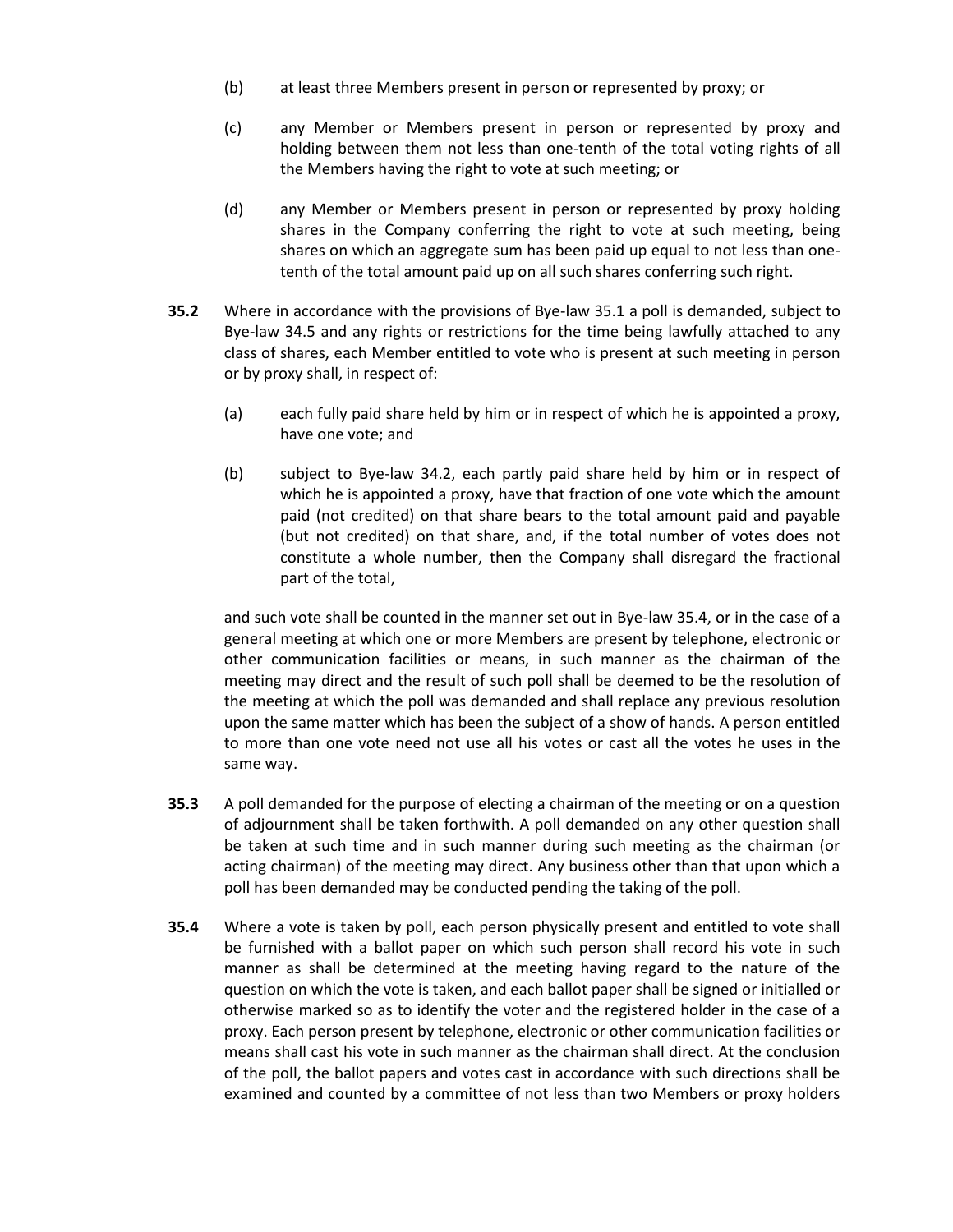appointed by the chairman for the purpose and the result of the poll shall be declared by the chairman.

#### **36. Voting by Joint Holders of Shares**

In the case of joint holders, the vote of the senior who tenders a vote (whether in person or by proxy) shall be accepted to the exclusion of the votes of the other joint holders, and for this purpose seniority shall be determined by the order in which the names stand in the Register of Members.

#### **37. Instrument of Proxy**

**37.1** An instrument appointing a proxy shall be in writing in substantially the following form or such other form as the chairman of the meeting shall accept:

> Proxy (the "Company")

I/We, [insert names here], being a Member of the

Company with [number] shares, HEREBY APPOINT [name] of [address] or failing him, [name] of [address] to be my/our proxy to vote for me/us at the meeting of the Members to be held on the [ ] day of [ ], 201[ ] and at any adjournment thereof. (Any restrictions on voting to be inserted here.)

Signed this [ ] day of [ ], 201[ ]

Member(s)

- **37.2** The instrument appointing a proxy must be received by the Company at the registered office or at such other place or in such manner as is specified in the notice convening the meeting or in any instrument of proxy sent out by the Company in relation to the meeting at which the person named in the instrument appointing a proxy proposes to vote, and an instrument appointing a proxy which is not received in the manner so prescribed shall be invalid.
- **37.3** A Member who is the holder of two or more shares may appoint more than one proxy to represent him and vote on his behalf in respect of different shares.
- **37.4** The decision of the chairman of any general meeting as to the validity of any appointment of a proxy shall be final.

#### **38. Representation of Corporate Member**

**38.1** A corporation which is a Member may, by written instrument, authorise such person or persons as it thinks fit to act as its representative at any meeting and any person so authorised shall be entitled to exercise the same powers on behalf of the corporation which such person represents as that corporation could exercise if it were an individual Member, and that Member shall be deemed to be present in person at any such meeting attended by its authorised representative or representatives.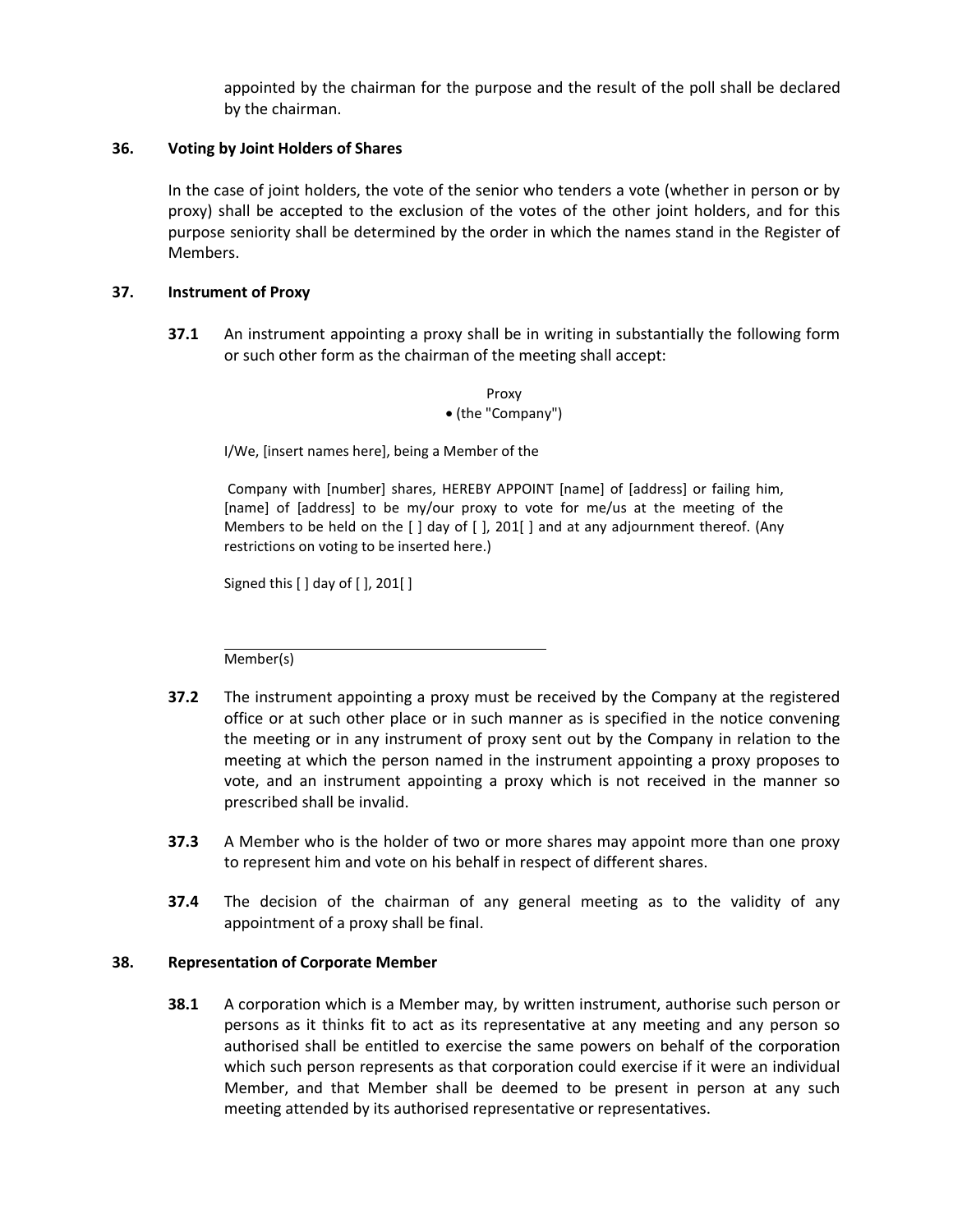**38.2** Notwithstanding the foregoing, the chairman of the meeting may accept such assurances as he thinks fit as to the right of any person to attend and vote at general meetings on behalf of a corporation which is a Member.

#### **39. Adjournment of General Meeting**

- **39.1** The chairman of a general meeting at which a quorum is present may with the consent of Members holding a majority of the voting rights of those Members present in person or by proxy (and shall if so directed by Members holding a majority of the voting rights of those Members present in person or by proxy) adjourn the meeting.
- **39.2** The chairman may adjourn the meeting to another time and place without such consent or direction of the Members if it appears to him that:
	- (a) it is likely to be impractical to hold or continue that meeting because of the number of Members wishing to attend who are not present; or
	- (b) the unruly conduct of persons attending the meeting prevents, or is likely to prevent, the orderly continuation of the business of the meeting; or
	- (c) an adjournment is otherwise necessary so that the business of the meeting may be properly conducted.
- **39.3** Unless the meeting is adjourned to a specific date, place and time announced at the meeting being adjourned, fresh notice of the date, place and time for the resumption of that adjourned meeting shall be given to each Member entitled to attend and vote thereat in accordance with these Bye-laws.

#### **40. Written Resolutions**

- **40.1** Subject to these Bye-laws, anything which may be done by resolution of the Company in general meeting or by resolution of a meeting of any class of the Members may, be done without a meeting by written resolution in accordance with this Bye-law.
- **40.2** Notice of a written resolution shall be given, and a copy of the resolution shall be circulated to all Members who would be entitled to attend a meeting and vote thereon. The accidental omission to give notice to, or the non-receipt of a notice by, any Member does not invalidate the passing of a resolution.
- **40.3** A written resolution is passed when it is signed by (or in the case of a Member that is a corporation, on behalf of) the Members who at the date that the notice is given represent such majority of votes as would be required if the resolution was voted on at a meeting of Members at which all Members entitled to attend and vote thereat were present and voting.
- **40.4** A resolution in writing may be signed in any number of counterparts
- **40.5** A resolution in writing made in accordance with this Bye-law is as valid as if it had been passed by the Company in general meeting or by a meeting of the relevant class of Members, as the case may be, and any reference in any Bye-law to a meeting at which a resolution is passed or to Members voting in favour of a resolution shall be construed accordingly.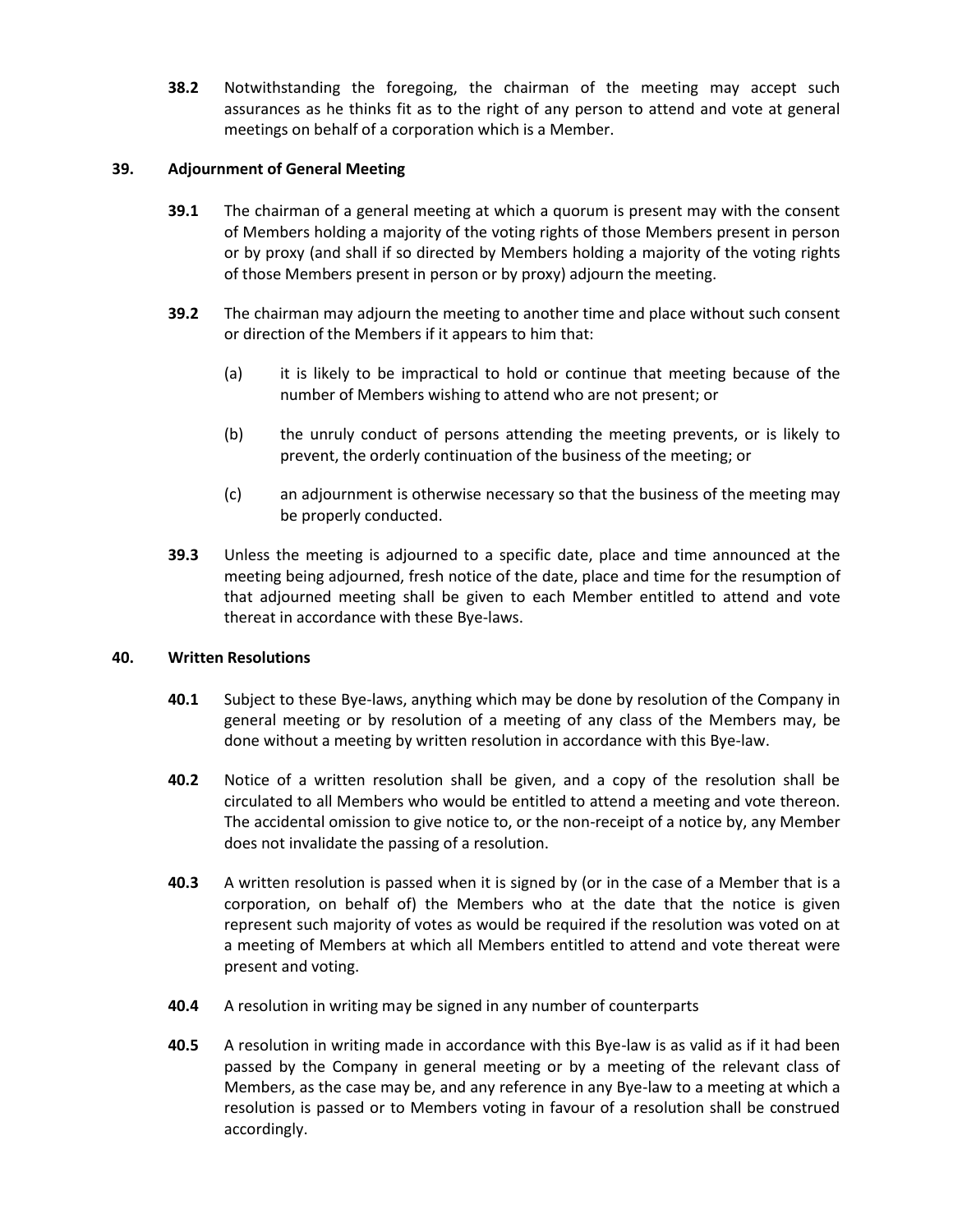- **40.6** A resolution in writing made in accordance with this Bye-law shall constitute minutes for the purposes of the Act.
- **40.7** This Bye-law shall not apply to:
	- (a) a resolution passed to remove an Auditor from office before the expiration of his term of office; or
	- (b) a resolution passed for the purpose of removing a Director before the expiration of his term of office.
- **40.8** For the purposes of this Bye-law, the effective date of the resolution is the date when the resolution is signed by (or in the case of a Member that is a corporation, on behalf of) the last Member whose signature results in the necessary voting majority being achieved and any reference in any Bye-law to the date of passing of a resolution is, in relation to a resolution made in accordance with this Bye-law, a reference to such date.

## **41. Directors Attendance at General Meetings**

The Directors shall be entitled to receive notice of, attend and be heard at any general meeting.

# **DIRECTORS AND OFFICERS**

## **42. Election of Directors**

- **42.1** Subject to these Bye-laws, the Company in general meeting may by ordinary resolution elect or appoint any person as a Director.
- **42.2** At any general meeting, the Members may authorise the Board to fill a vacancy in their number left unfilled at a general meeting.

#### **43. Number of Directors**

The Board shall consist of not less than three Directors and not more than such maximum number of Directors, not exceeding ten Directors, as the Board may from time to time determine. At least one of the Directors shall not be an employee of the Company or any other entity in the Group.

## <span id="page-26-0"></span>**44. Term of Office of Directors**

- **44.1** All Directors who are subject to retirement by rotation in accordance with Bye-law [44.2](#page-27-0) must retire from office no later than the longer of:
	- (a) the third annual general meeting; or
	- (b) 3 years,

following that Director's last election or appointment provided that if the Company has 3 or more Directors, one-third of the Directors (rounded down to the nearest whole number) must retire at each annual general meeting. If the Company has less than 3 Directors, one Director must retire at each annual general meeting.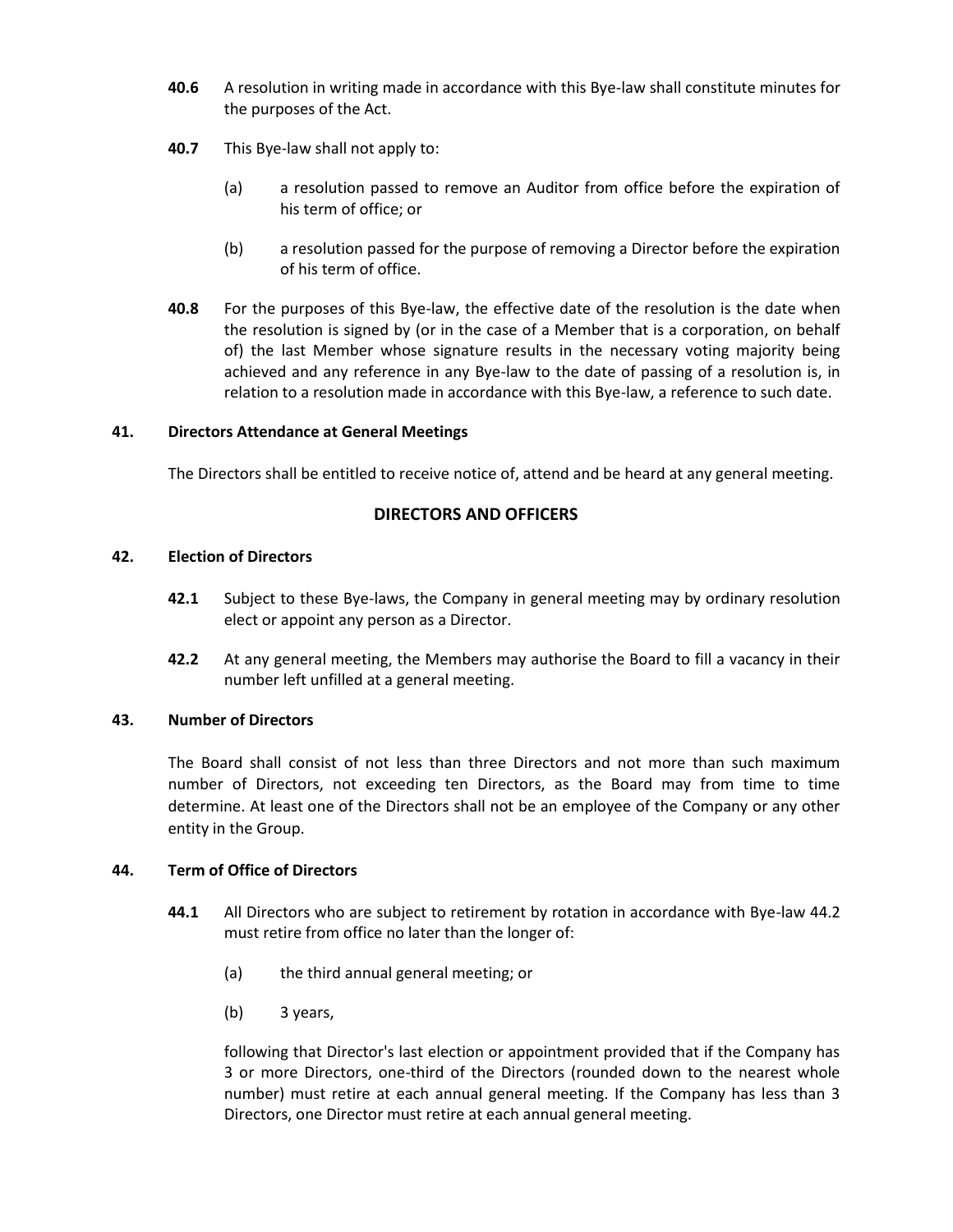- <span id="page-27-0"></span>**44.2** Subject to Bye-la[w 44.3,](#page-27-1) the Directors to retire under Bye-la[w 44.1](#page-26-0) are:
	- (a) those that have held their office as Director for the longest period of time since their last election or appointment to that office; and
	- (b) if two or more Directors have held office for the same period of time, those Directors determined by lot, unless those Directors agree otherwise.
- <span id="page-27-1"></span>**44.3** A managing director appointed pursuant to Bye-law [51\(c\):](#page-30-0)
	- (a) will not be subject to retirement in accordance with Bye-law [44.1](#page-26-0) or Bye-law [44.2;](#page-27-0) and
	- (b) will not be taken into account in determining the order of retirement of Directors or the number of Directors to retire.
- **44.4** A Director who retires under Bye-la[w 44.1](#page-26-0) is eligible for re-election.
- **44.5** Only persons who are proposed or nominated in accordance with this Bye-law shall be eligible for election as Directors. Any member or the Board may propose any person for election as a Director. Where any person, other than a Director retiring at the meeting or a person proposed for re-election or election as a Director by the Board, is to be proposed for election as a Director, notice must be given to the Company of the intention to propose him and of his willingness to serve as a Director. Where a Director is to be elected:
	- (a) at an annual general meeting, such notice must be given not less than 30 business days before the first anniversary of the last annual general meeting or, if the annual general meeting is called for a date that is not 30 business days before or after such anniversary, the notice must be given no later than 5 days following the earlier of the date on which the notice of annual general meeting was posted to Members or the date on which public disclosure of the date of the annual general meeting was made; and
	- (b) at a special general meeting, such notice must be given not later than 5 days following the earlier of the date on which the notice of the special general meeting was posted to Members or the date on which public disclosure of the date of the special general meeting was made,

and must contain all the information relating to the person proposed that is required to be disclosed under the ASX Listing Rules.

#### **45. Alternate Directors**

- **45.1** At any general meeting, the Members may elect a person or persons to act as a Director in the alternative to any one or more Directors or may authorise the Board to appoint such Alternate Directors.
- **45.2** Unless the Members otherwise resolve, any Director may appoint a person or persons to act as a Director in the alternative to himself, by notice deposited with the Secretary.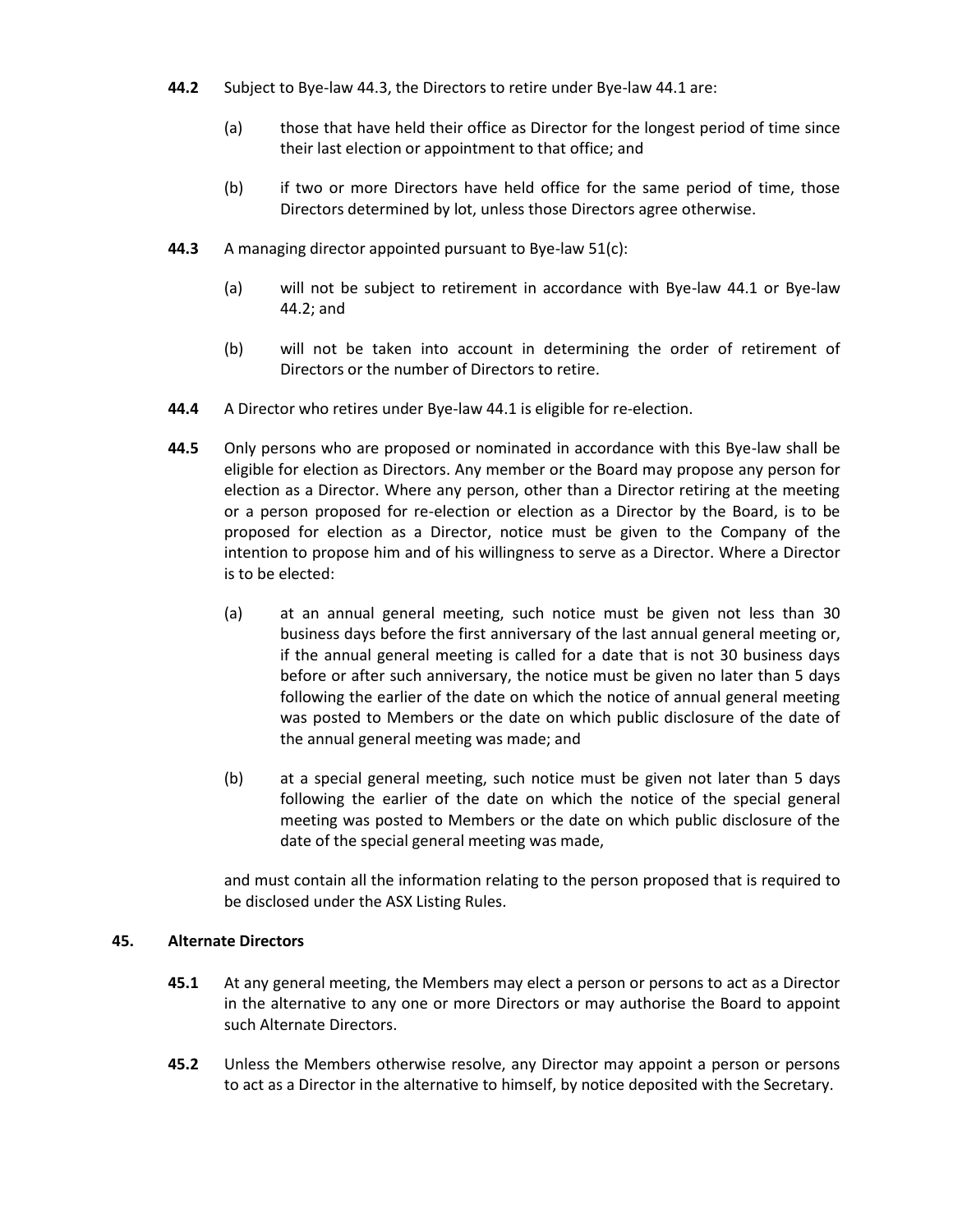- **45.3** Any person so elected or appointed, pursuant to this Bye-law 46, shall have all the rights and powers of the Director or Directors for whom such person is elected or appointed in the alternative, provided that such person shall not be counted more than once in determining whether or not a quorum is present.
- **45.4** An Alternate Director shall be entitled to receive notice of all meetings of the Board and to attend and vote at any such meeting at which a Director for whom such Alternate Director was appointed in the alternative is not personally present and generally to perform at such meeting all the functions of such Director for whom such Alternate Director was appointed.
- **45.5** An Alternate Director's office shall terminate
	- (a) in the case of an alternate elected by the Members:
		- (i) on the occurrence in relation to the Alternate Director of any event which, if it occurred in relation to the Director for whom he was elected to act, would result in the termination of that Director; or
		- (ii) if the Director for whom he was elected in the alternative ceases for any reason to be a Director, provided that the alternate removed in these circumstances may be re-appointed by the Board as an alternate to the person appointed to fill the vacancy; and
	- (b) in the case of an alternate appointed by a Director:
		- (i) on the occurrence in relation to the Alternate Director of any event which, if it occurred in relation to his appointor, would result in the termination of the appointor's directorship;
		- (ii) when the Alternate Director's appointor revokes the appointment by notice to the Company in writing specifying when the appointment is to terminate; or
		- (iii) if the Alternate Director's appointor ceases, for any reason, to be a Director.

## **46. Removal of Directors**

- **46.1** Subject to any provision to the contrary in these Bye-laws, the Members entitled to vote for the election of Directors may, at any special general meeting convened and held in accordance with these Bye-laws, remove a Director provided that the notice of any such meeting convened for the purpose of removing a Director shall contain a statement of the intention so to do and be served on such Director not less than 14 days before the meeting and at such meeting the Director shall be entitled to be heard on the motion for such Director's removal.
- **46.2** If a Director is removed from the Board under this Bye-law the Members may fill the vacancy at the meeting at which such Director is removed. In the absence of such election or appointment, the Board may fill the vacancy.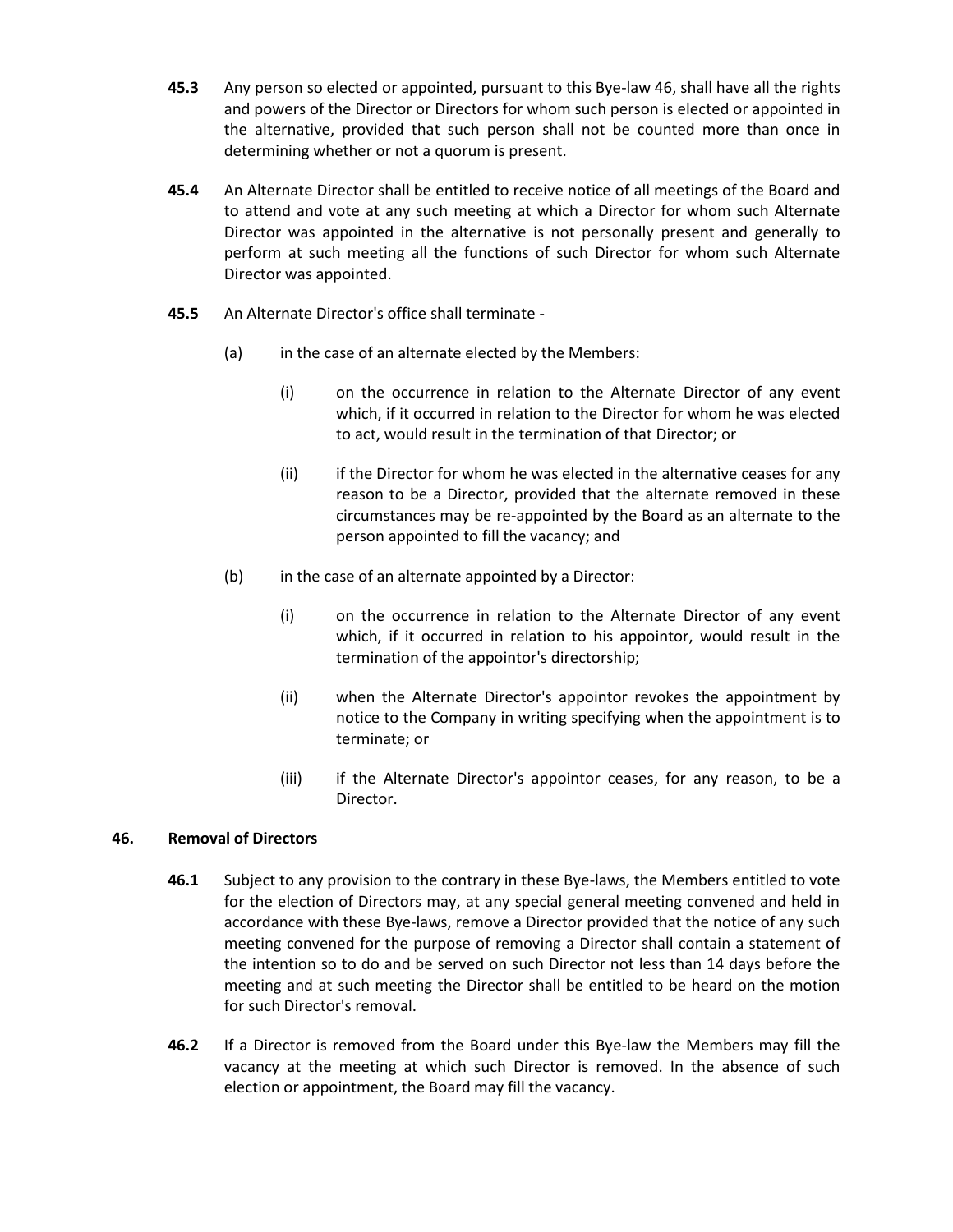#### **47. Vacancy in the Office of Director**

- **47.1** The office of Director shall be vacated if the Director:
	- (a) is removed from office pursuant to these Bye-laws or is prohibited from being a Director by law;
	- (b) is or becomes bankrupt, or makes any arrangement or composition with his creditors generally;
	- (c) is or becomes of unsound mind or dies; or
	- (d) resigns his office by notice to the Company.
- **47.2** The Members in general meeting or the Board shall have the power to appoint any person as a Director to fill a vacancy on the Board occurring as a result of the death, disability, disqualification or resignation of any Director or as a result of an increase in the size of the Board and to appoint an Alternate Director to any Director so appointed.

#### <span id="page-29-0"></span>**48. Remuneration of Directors**

- **48.1** The remuneration (if any) of the Directors who do not hold executive office for their services shall not exceed in aggregate US\$200,000 per annum or such higher amount as may be determined by the Company in general meeting from time to time. The Directors may also be paid all travel, hotel and other expenses properly incurred by them in attending and returning from the meetings of the Board, any committee appointed by the Board, general meetings, or in connection with the business of the Company or their duties as Directors generally.
- **48.2** Provided that the aggregate remuneration paid to the non-executive Directors does not exceed the aggregate fixed sum determined in accordance with Bye-law [48.1,](#page-29-0) the Directors will determine:
	- (a) the amount of remuneration to be paid to, or applied for the benefit of, each nonexecutive Director; and
	- (b) the proportions and the manner in which such remuneration will be paid or applied,

and until so determined, the aggregate fixed sum will be paid to the non-executive directors equally.

- **48.3** The remuneration of any Director holding executive office must, subject to the provisions of any contract between each of them and the Company, be fixed by the Directors, and must not be set as a commission on, or percentage of, operating revenue.
- **48.4** Any Director may participate in any fund, trust or scheme for the benefit of:
	- (a) past or present employees or Directors of the Company or a related body corporate of the Company; or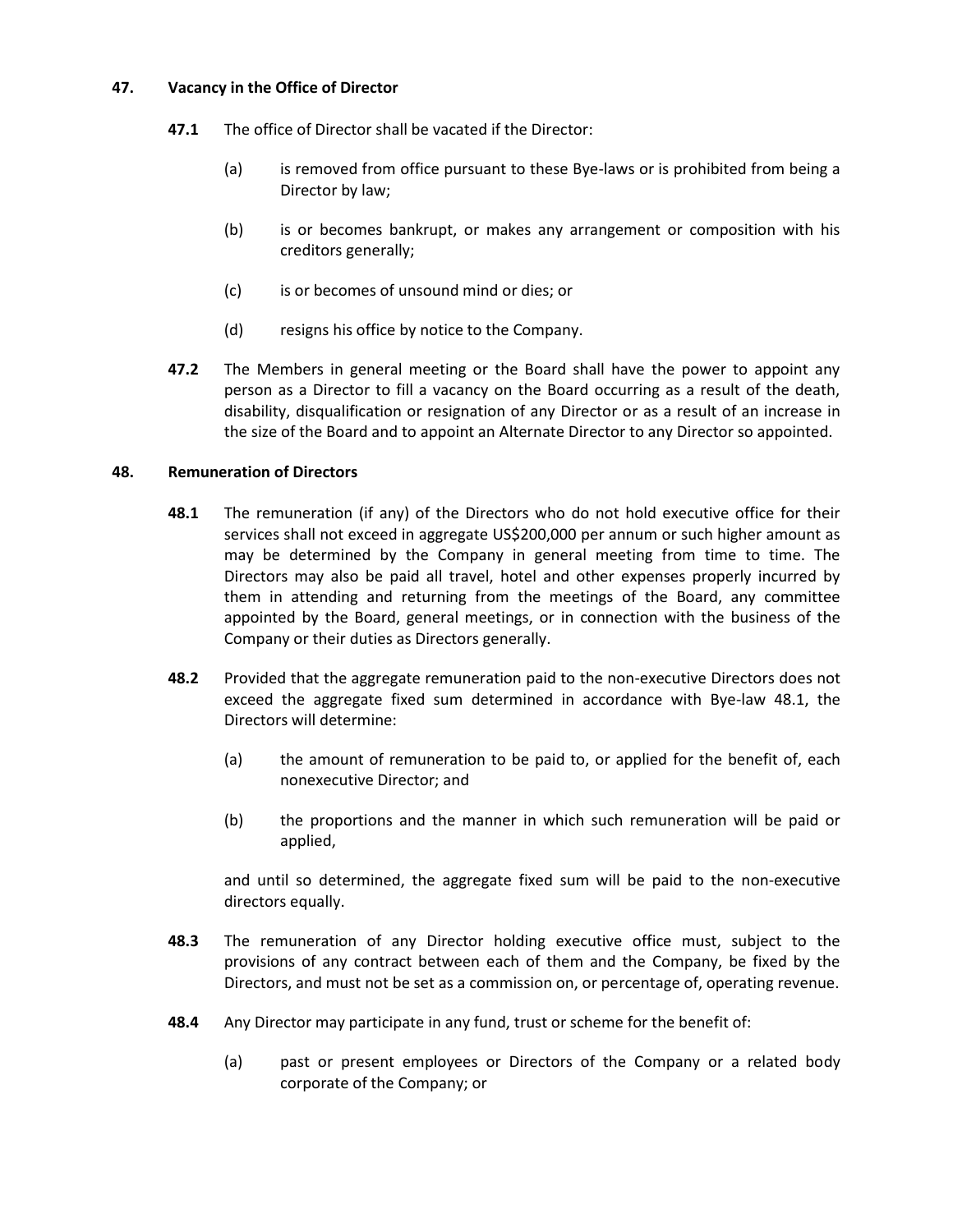(b) the dependants of, or persons connected with, any person referred to in paragraph (a) as such persons are determined pursuant to the terms of any such fund, trust or scheme.

#### **49. Defect in Appointment**

All acts done in good faith by the Board, any Director, a member of a committee appointed by the Board, any person to whom the Board may have delegated any of its powers, or any person acting as a Director shall, notwithstanding that it be afterwards discovered that there was some defect in the appointment of any Director or person acting as aforesaid, or that he was, or any of them were, disqualified, be as valid as if every such person had been duly appointed and was qualified to be a Director or act in the relevant capacity.

#### **50. Directors to Manage Business**

**50.1** The business of the Company shall be managed and conducted by the Board. In managing the business of the Company, the Board may exercise all such powers of the Company as are not, by the Act or by these Bye-laws, required to be exercised by the Company in general meeting.

#### **51. Powers of the Board of Directors**

The Board may:

- (a) appoint, suspend, or remove any manager, secretary, clerk, agent or employee of the Company and may fix their remuneration and determine their duties;
- (b) exercise all the powers of the Company to borrow money and to mortgage or charge (or otherwise grant a security interest in or over) its undertaking, property and uncalled capital, or any part thereof, and may issue debentures, debenture stock and other securities whether outright or as security for any debt, liability or obligation of the Company or any third party;
- <span id="page-30-0"></span>(c) appoint one or more Directors to the office of managing director or chief executive officer of the Company, who shall, subject to the control of the Board, supervise and administer all of the general business and affairs of the Company;
- (d) appoint a person to act as manager of the Company's day-to-day business and may entrust to and confer upon such manager such powers and duties as it deems appropriate for the transaction or conduct of such business;
- (e) by power of attorney, appoint any company, firm, person or body of persons, whether nominated directly or indirectly by the Board, to be an attorney of the Company for such purposes and with such powers, authorities and discretions (not exceeding those vested in or exercisable by the Board) and for such period and subject to such conditions as it may think fit and any such power of attorney may contain such provisions for the protection and convenience of persons dealing with any such attorney as the Board may think fit and may also authorise any such attorney to sub-delegate all or any of the powers, authorities and discretions so vested in the attorney;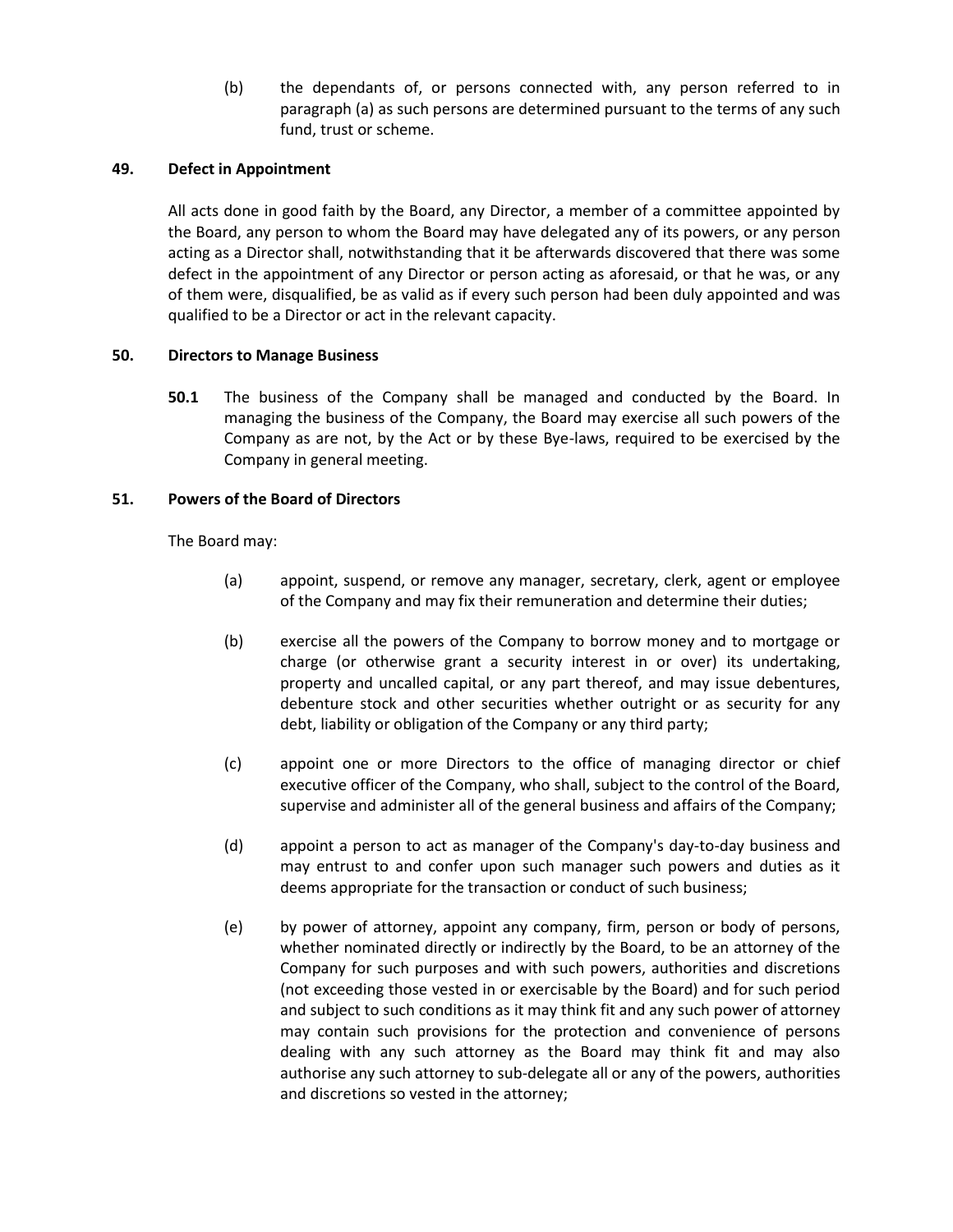- (f) procure that the Company pays all expenses incurred in promoting and incorporating the Company;
- (g) delegate any of its powers (including the power to sub-delegate) to a committee of one or more persons appointed by the Board which may consist partly or entirely of non-Directors, provided that every such committee shall conform to such directions as the Board shall impose on them and provided further that the meetings and proceedings of any such committee shall be governed by the provisions of these Bye-laws regulating the meetings and proceedings of the Board, so far as the same are applicable and are not superseded by directions imposed by the Board;
- (h) delegate any of its powers (including the power to sub-delegate) to any person on such terms and in such manner as the Board may see fit;
- (i) present any petition and make any application in connection with the liquidation or reorganisation of the Company;
- (j) in connection with the issue of any share, pay such commission and brokerage as may be permitted by law; and
- (k) authorise any company, firm, person or body of persons to act on behalf of the Company for any specific purpose and in connection therewith to execute any deed, agreement, document or instrument on behalf of the Company.

#### **52. Register of Directors and Officers**

The Board shall cause to be kept in one or more books at the registered office of the Company a Register of Directors and Officers and shall enter therein the particulars required by the Act.

#### **53. Officers of the Company**

The Officers of the Company shall include a President or a Chairman, a Secretary and such additional Officers as the Board may from time to time determine, all of whom shall be deemed to be Officers for the purposes of these Bye-laws.

#### **54. Appointment of Officers**

The Board may appoint such other Officers (who may or may not be Directors) as the Board may determine for such terms as the Board deems fit.

#### **55. Appointment of Secretary**

The Secretary shall be appointed by the Board from time to time for such term as the Board deems fit.

## **56. Duties of Officers**

The Officers shall have such powers and perform such duties in the management, business and affairs of the Company as may be delegated to them by the Board from time to time.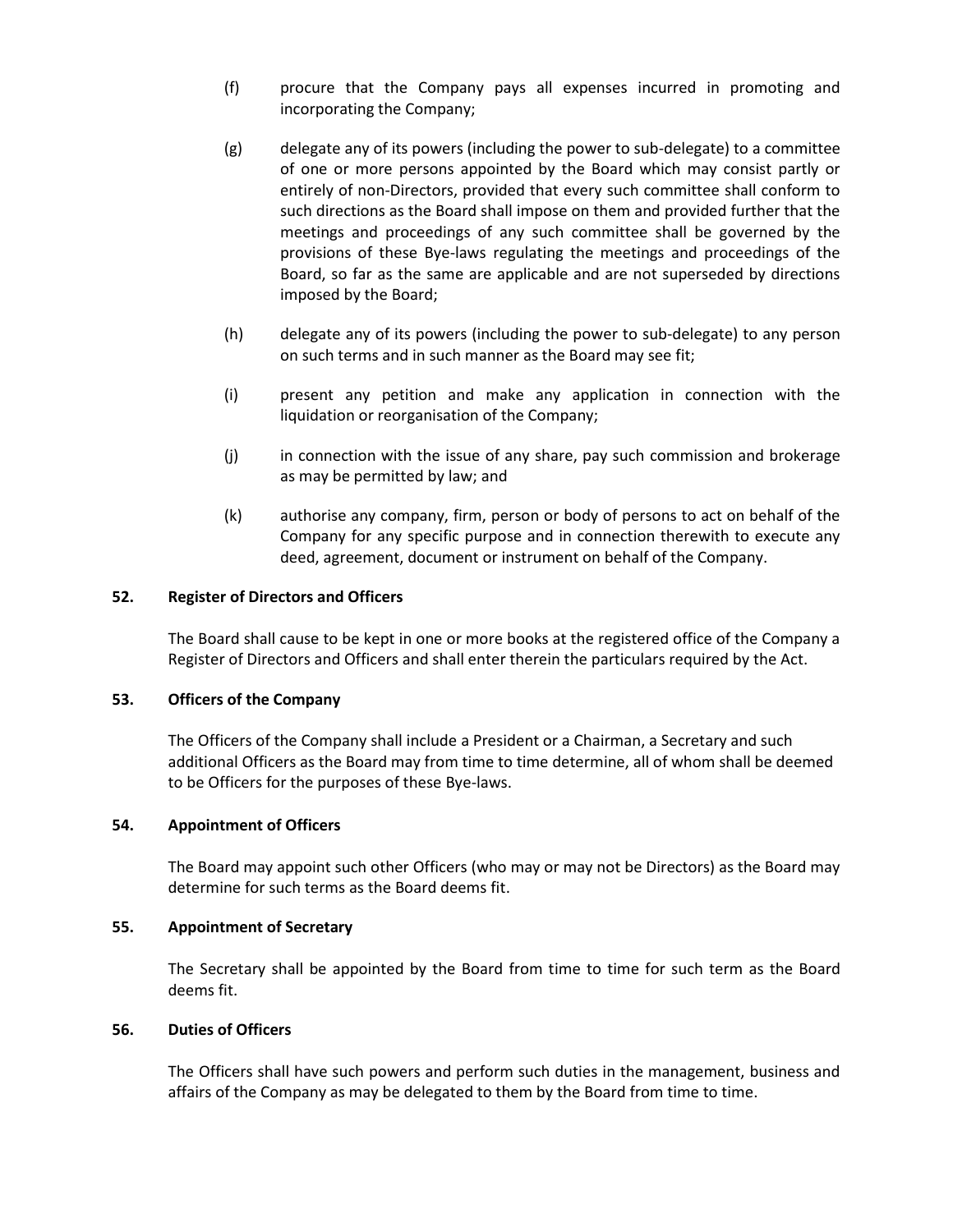#### **57. Remuneration of Officers**

The Officers shall receive such remuneration as the Board may determine.

#### **58. Conflicts of Interest**

- **58.1** Any Director, or any Director's firm, partner or any company with whom any Director is associated, may act in any capacity for, be employed by or render services to the Company and such Director or such Director's firm, partner or company shall be entitled to remuneration as if such Director were not a Director. Nothing herein contained shall authorise a Director or a Director's firm, partner or company to act as Auditor to the Company.
- **58.2** A Director who is directly or indirectly interested in a contract or proposed contract or arrangement with the Company (an "Interested Director") shall declare the nature of such interest as required by the Act.
- **58.3** An Interested Director who has complied with the requirements of the foregoing Byelaw may:
	- (a) vote in respect of such contract or proposed contract; and/or
	- (b) be counted in the quorum for the meeting at which the contract or proposed contract is to be voted on,

and no such contract or proposed contract shall be void or voidable by reason only that the Interested Director voted on it or was counted in the quorum of the relevant meeting and the Interested Director shall not be liable to account to the Company for any profit realised thereby.

**58.4** If a declaration is made pursuant to this Bye-law by the chairman of the relevant Board meeting, he shall not act as chairman in respect of the conduct of the business at the meeting in which he is interested, and the other Directors shall appoint a Director (who is not so interested) to act as chairman in respect of that business. The chairman so appointed may determine whether to disqualify a Director or not under the provisions of 53.3. After the business in which he is interested having been concluded, the original chairman of the relevant Board meeting shall resume his position as chairman of the meeting.

## **59. Indemnification and Exculpation of Directors and Officers**

**59.1** The Directors, Resident Representative, Secretary and other Officers (such term to include any person appointed to any committee by the Board) acting in relation to any of the affairs of the Company, or any subsidiary thereof, and the liquidator or trustees (if any) in relation to any of the affairs of the Company or any subsidiary thereof and every one of them (whether for the time being or formerly), and their heirs, executors and administrators (each an "indemnified party"), shall be indemnified and secured harmless out of the assets of the Company from and against all actions, costs, charges, losses, damages and expenses which they or any of them, their heirs, executors or administrators, shall or may incur or sustain by or by reason of any act done, concurred in or omitted in or about the execution of their duty, or supposed duty, or in their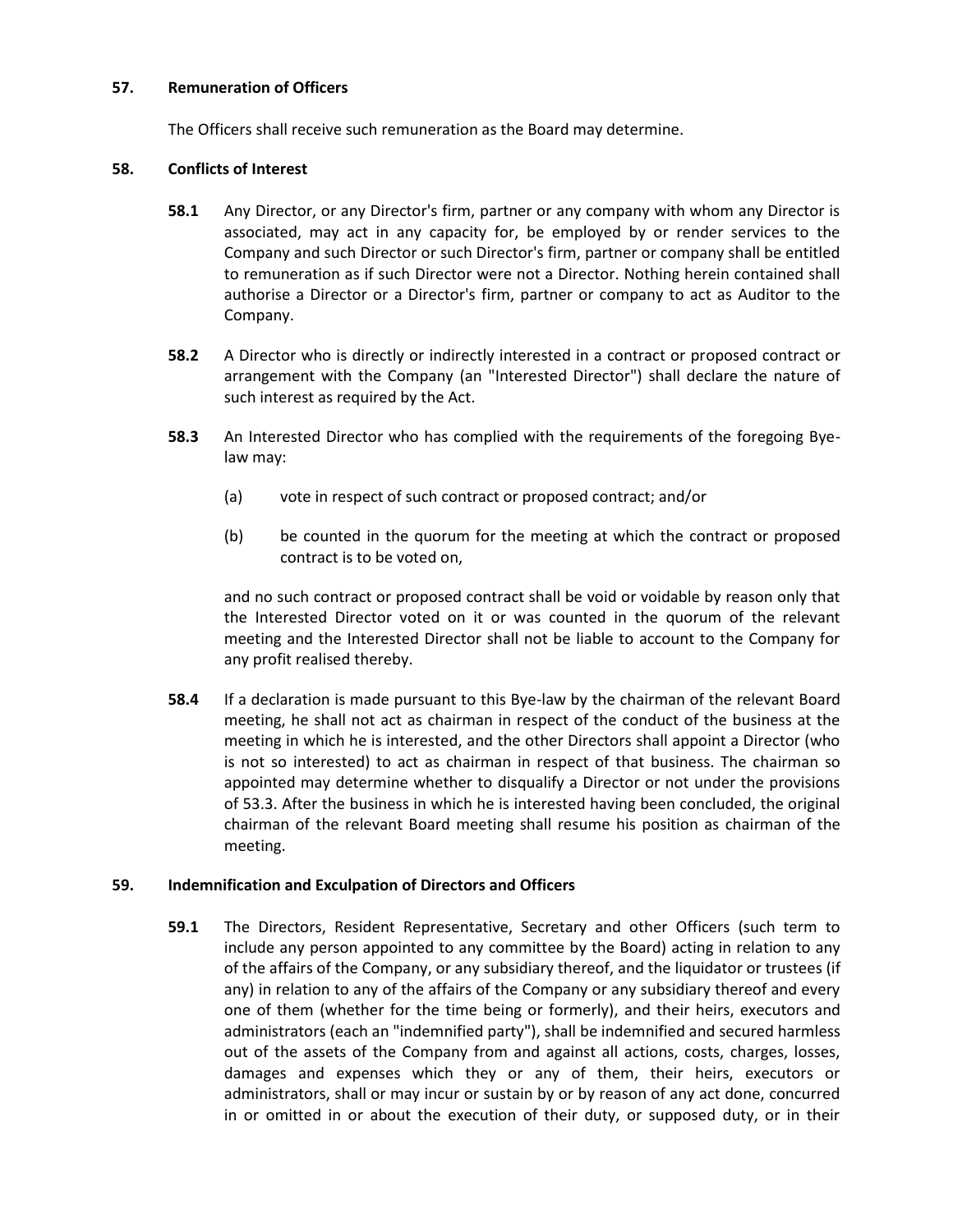respective offices or trusts, and no indemnified party shall be answerable for the acts, receipts, neglects or defaults of the others of them or for joining in any receipts for the sake of conformity, or for any bankers or other persons with whom any moneys or effects belonging to the Company shall or may be lodged or deposited for safe custody, or for insufficiency or deficiency of any security upon which any moneys of or belonging to the Company shall be placed out on or invested, or for any other loss, misfortune or damage which may happen in the execution of their respective offices or trusts, or in relation thereto, PROVIDED THAT this indemnity shall not extend to any matter in respect of any fraud or dishonesty in relation to the Company which may attach to any of the indemnified parties. Each Member agrees to waive any claim or right of action such Member might have, whether individually or by or in the right of the Company, against any Director or Officer on account of any action taken by such Director or Officer, or the failure of such Director or Officer to take any action in the performance of his duties with or for the Company or any subsidiary thereof, PROVIDED THAT such waiver shall not extend to any matter in respect of any fraud or dishonesty in relation to the Company which may attach to such Director or Officer.

- **59.2** The Company may purchase and maintain insurance for the benefit of any Director or Officer against any liability incurred by him under the Act in his capacity as a Director or Officer or indemnifying such Director or Officer in respect of any loss arising or liability attaching to him by virtue of any rule of law in respect of any negligence, default, breach of duty or breach of trust of which the Director or Officer may be guilty in relation to the Company or any subsidiary thereof.
- **59.3** The Company may advance moneys to a Director or Officer for the costs, charges and expenses incurred by the Director or Officer in defending any civil or criminal proceedings against him, on condition that the Director or Officer shall repay the advance if any allegation of fraud or dishonesty in relation to the Company is proved against him.

## **MEETINGS OF THE BOARD OF DIRECTORS**

#### **60. Board Meetings**

The Board may meet for the transaction of business, adjourn and otherwise regulate its meetings as it sees fit. A resolution put to the vote at a meeting of the Board shall be carried by the affirmative votes of a majority of the votes cast and in the case of an equality of votes the resolution shall fail.

## **61. Notice of Board Meetings**

A Director may, and the Secretary on the requisition of a Director shall, at any time summon a meeting of the Board. Notice of a meeting of the Board shall be deemed to be duly given to a Director if it is given to such Director verbally (including in person or by telephone) or otherwise communicated or sent to such Director by post, electronic means or other mode of representing words in a visible form at such Director's last known address or in accordance with any other instructions given by such Director to the Company for this purpose.

#### **62. Electronic Participation in Meetings**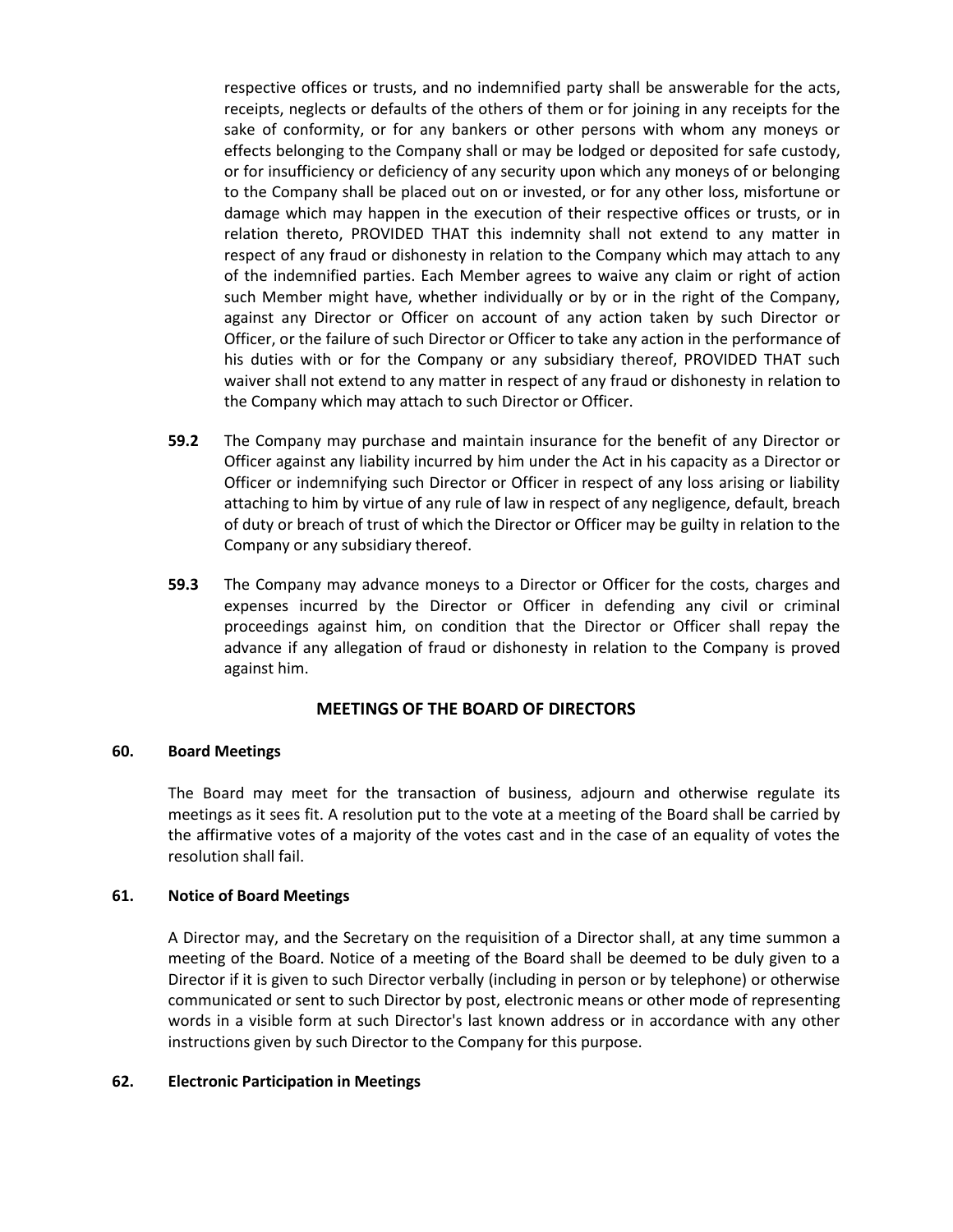Directors may participate in any meeting by such telephonic, electronic or other communications facilities or means as permit all persons participating in the meeting to communicate with each other simultaneously and instantaneously, and participation in such a meeting shall constitute presence in person at such meeting. Where a majority of the Directors participating in any meeting are in one location, the meeting shall be deemed to have been held in that location. Where there is not a majority of Directors participating in such meeting from a common location, the Board may determine the place of such meeting as being any of the places from which any of the Directors are participating in the meeting

## **63. Quorum at Board Meetings**

The quorum necessary for the transaction of business at a meeting of the Board shall be two Directors, provided that if there is only one Director for the time being in office, the quorum shall be one.

## **64. Board to Continue in the Event of Vacancy**

The Board may act notwithstanding any vacancy in its number but, if and so long as its number is reduced below the number fixed by these Bye-laws as the quorum necessary for the transaction of business at meetings of the Board, the continuing Directors or Director may act for the purpose of (i) summoning a general meeting; or (ii) preserving the assets of the Company.

#### **65. Chairman to Preside**

Unless otherwise agreed by a majority of the Directors attending, the Chairman, if there be one, and if not, the President , if there be one, shall act as chairman at all meetings of the Board at which such person is present. In their absence a chairman shall be appointed or elected by the Directors present at the meeting.

#### **66. Written Resolutions**

A resolution signed by all the Directors, which may be in counterparts, shall be as valid as if it had been passed at a meeting of the Board duly called and constituted, such resolution to be effective on the date on which the last Director signs the resolution. For the purposes of this Bye-law only, "the Directors" shall not include an Alternate Director.

#### **67. Validity of Prior Acts of the Board**

No regulation or alteration to these Bye-laws made by the Company in general meeting shall invalidate any prior act of the Board which would have been valid if that regulation or alteration had not been made.

## **CORPORATE RECORDS**

#### **68. Minutes**

The Board shall cause minutes to be duly entered in books provided for the purpose:

(a) of all elections and appointments of Officers;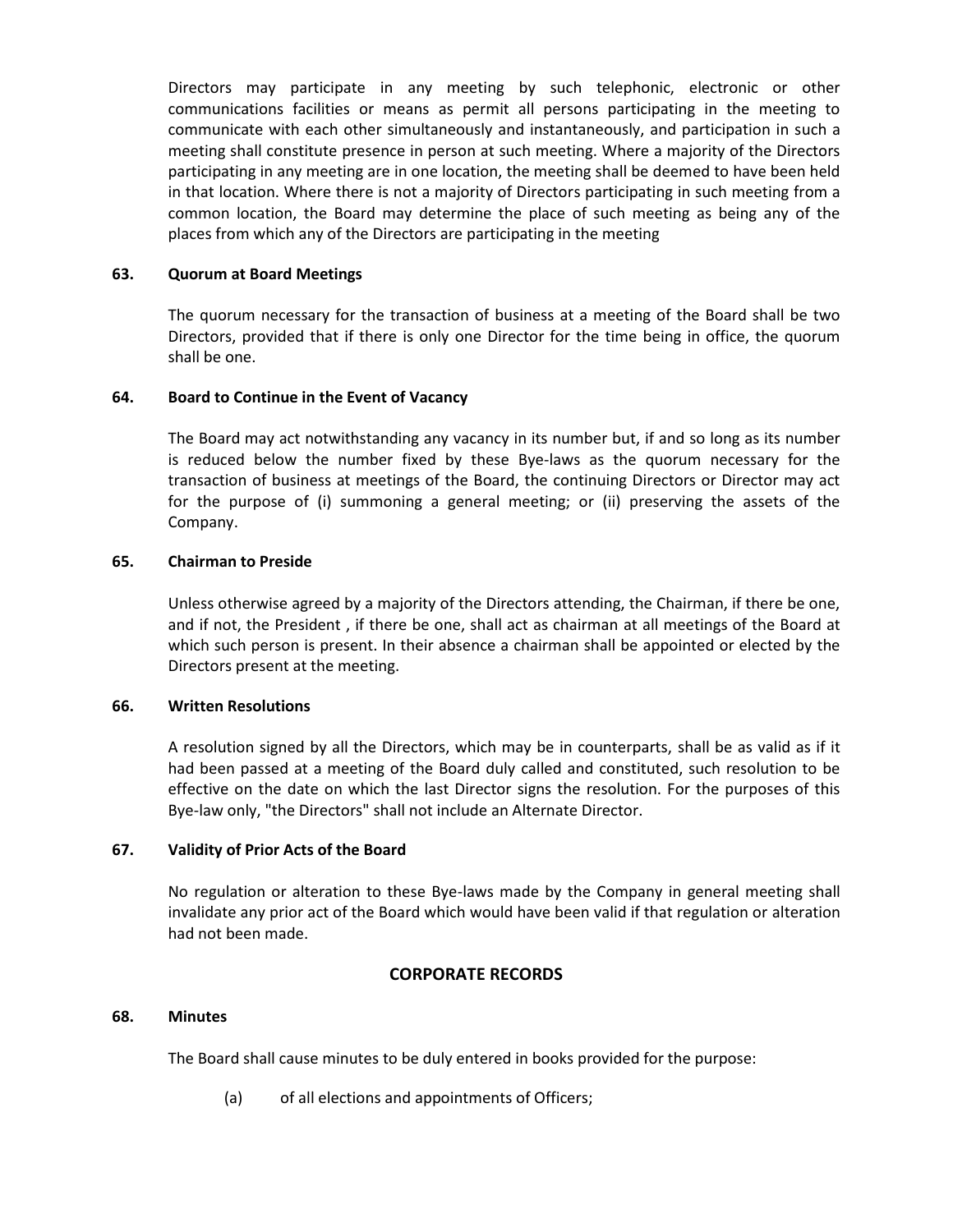- (b) of the names of the Directors present at each meeting of the Board and of any committee appointed by the Board; and
- (c) of all resolutions and proceedings of general meetings of the Members, meetings of the Board, meetings of managers and meetings of committees appointed by the Board.

## **69. Place Where Corporate Records Kept**

Minutes prepared in accordance with the Act and these Bye-laws shall be kept by the Secretary at the registered office of the Company.

#### **70. Form and Use of Seal**

- **70.1** The Company may adopt a seal in such form as the Board may determine. The Board may adopt one or more duplicate seals for use in or outside Bermuda.
- **70.2** A seal may, but need not, be affixed to any deed, instrument, share certificate or document, and if the seal is to be affixed thereto, it shall be attested by the signature of (i) any Director, or (ii) any Officer, or (iii) the Secretary, or (iv) any person authorised by the Board for that purpose.
- **70.3** A Resident Representative may, but need not, affix the seal of the Company to certify the authenticity of any copies of documents.

# **ACCOUNTS**

## **71. Records of Account**

- **71.1** The Board shall cause to be kept proper records of account with respect to all transactions of the Company and in particular with respect to:
	- (a) all amounts of money received and expended by the Company and the matters in respect of which the receipt and expenditure relates;
	- (b) all sales and purchases of goods by the Company; and
	- (c) all assets and liabilities of the Company.
- **71.2** Such records of account shall be kept at the registered office of the Company, or subject to the Act, at such other place as the Board thinks fit and shall be available for inspection by the Directors during normal business hours.
- **71.3** Such records of account shall be retained for a minimum period of five years from the date on which they are prepared.

#### **72. Financial Year End**

The financial year end of the Company may be determined by resolution of the Board and failing such resolution shall be 30 June in each year.

## **AUDITS**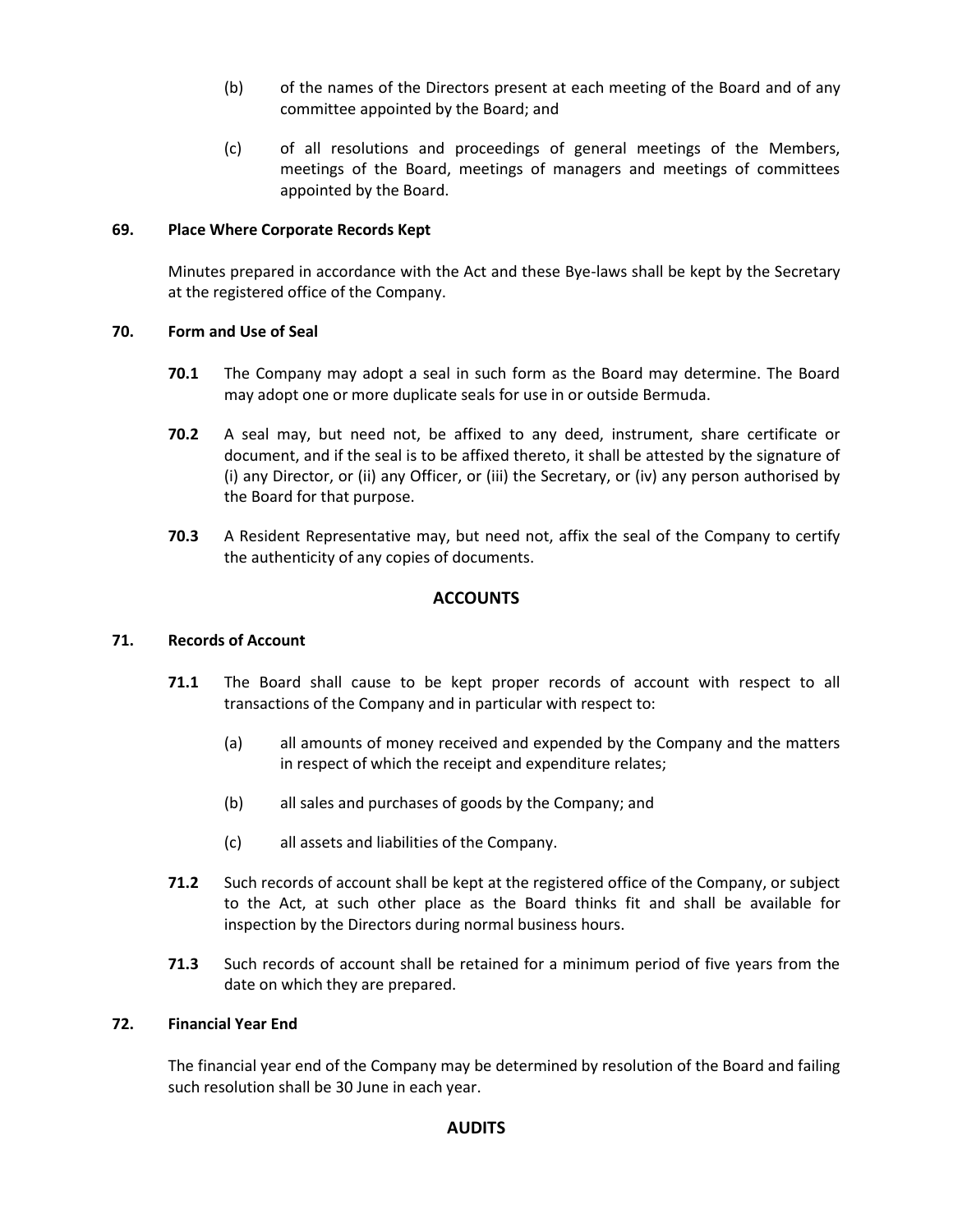#### **73. Annual Audit**

Subject to any rights to waive laying of accounts or appointment of an Auditor pursuant to the Act, the accounts of the Company shall be audited at least once in every year.

#### **74. Appointment of Auditor**

- **74.1** Subject to the Act, at the annual general meeting or at a subsequent special general meeting in each year, an independent representative of the Members shall be appointed by them as Auditor of the accounts of the Company. Such Auditor shall hold office for such term as the Members deem fit or until a successor Auditor is appointed.
- **74.2** The Auditor may be a Member but no Director, Officer or employee of the Company shall, during his continuance in office, be eligible to act as an Auditor of the Company.

#### **75. Remuneration of Auditor**

Save in the case of an Auditor appointed by the Board, pursuant to Bye-law [79,](#page-37-0) the remuneration of the Auditor shall be fixed by the Company in general meeting or in such manner as the Members may determine. In the case of an Auditor appointed by the Board, pursuant to Bye-la[w 79,](#page-37-0) the remuneration of the Auditor shall be fixed by the Board.

#### **76. Duties of Auditor**

- **76.1** The financial statements provided for by these Bye-laws shall be audited by the Auditor in accordance with generally accepted auditing standards. The Auditor shall make a written report thereon in accordance with generally accepted auditing standards.
- **76.2** The generally accepted auditing standards referred to in this Bye-law may be those of a country or jurisdiction other than Bermuda or such other generally accepted auditing standards as may be provided for in the Act. If so, the financial statements and the report of the Auditor shall identify the generally accepted auditing standards used.

#### **77. Access to Records**

The Auditor shall at all reasonable times have access to all books kept by the Company and to all accounts and vouchers relating thereto, and the Auditor may call on the Directors or Officers of the Company for any information in their possession relating to the books or affairs of the Company.

#### **78. Financial Statements & Auditor's Report**

- **78.1** Subject to the following bye-law, the financial statements and/or the auditor's report as required by the Act shall:
	- (a) be laid before the Members at the annual general meeting; or
	- (b) be received, accepted, adopted, approved or otherwise acknowledged by the Members by written resolution passed in accordance with these Bye-laws.